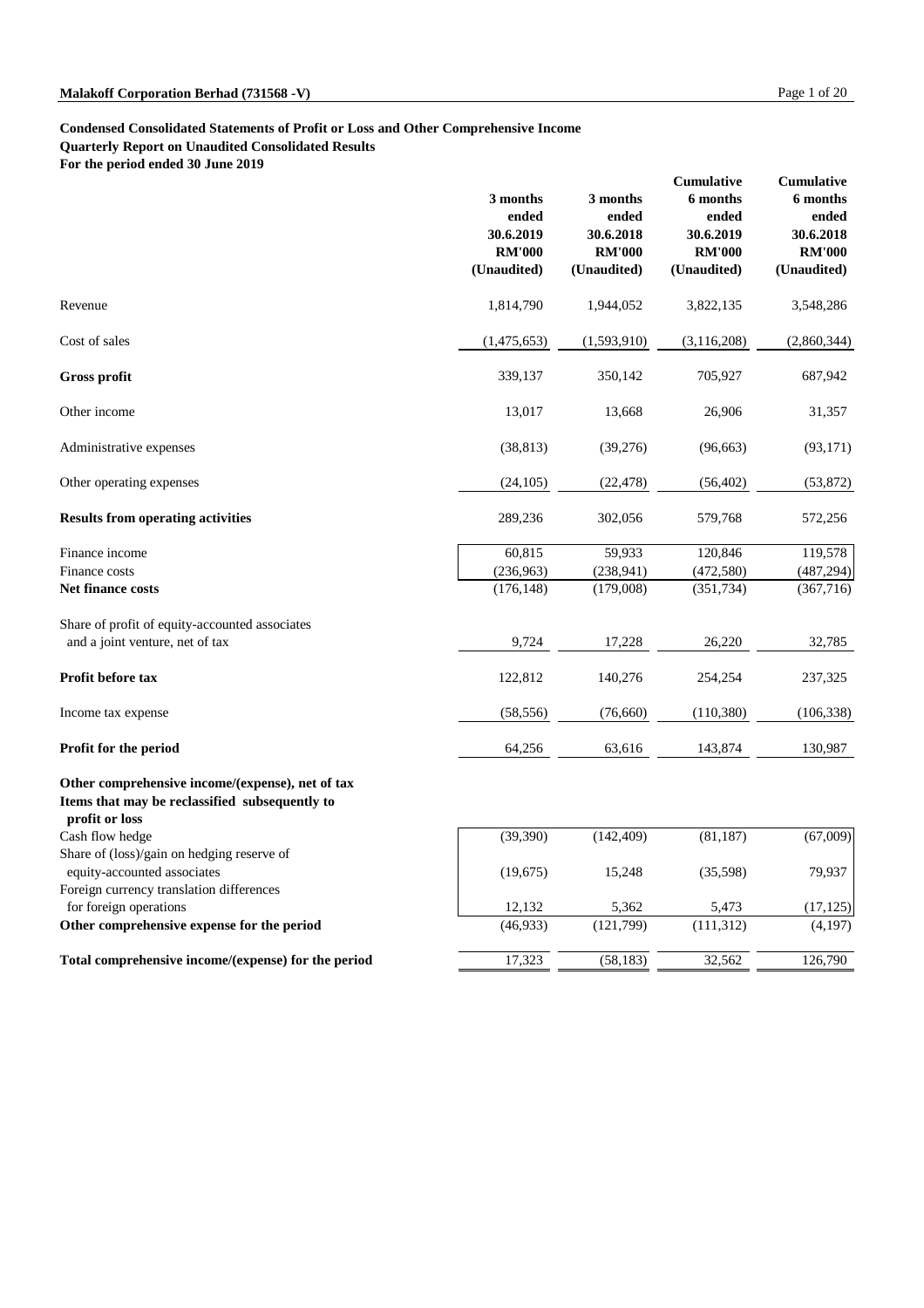## **Condensed Consolidated Statements of Profit or Loss and Other Comprehensive Income Quarterly Report on Unaudited Consolidated Results**

**For the period ended 30 June 2019**

|                                                     | 3 months<br>ended<br>30.6.2019<br><b>RM'000</b><br>(Unaudited) | 3 months<br>ended<br>30.6.2018<br><b>RM'000</b><br>(Unaudited) | <b>Cumulative</b><br>6 months<br>ended<br>30.6.2019<br><b>RM'000</b><br>(Unaudited) | <b>Cumulative</b><br>6 months<br>ended<br>30.6.2018<br><b>RM'000</b><br>(Unaudited) |
|-----------------------------------------------------|----------------------------------------------------------------|----------------------------------------------------------------|-------------------------------------------------------------------------------------|-------------------------------------------------------------------------------------|
| <b>Profit attributable to:</b>                      |                                                                |                                                                |                                                                                     |                                                                                     |
| Owners of the Company                               | 52,250                                                         | 52,547                                                         | 119,254                                                                             | 105,452                                                                             |
| Non-controlling interests                           | 12,006                                                         | 11,069                                                         | 24,620                                                                              | 25,535                                                                              |
| <b>Profit for the period</b>                        | 64,256                                                         | 63,616                                                         | 143,874                                                                             | 130,987                                                                             |
| Total comprehensive income attributable to:         |                                                                |                                                                |                                                                                     |                                                                                     |
| Owners of the Company                               | 5,317                                                          | (69,252)                                                       | 7,942                                                                               | 101,255                                                                             |
| Non-controlling interests                           | 12,006                                                         | 11,069                                                         | 24,620                                                                              | 25,535                                                                              |
| Total comprehensive income/(expense) for the period | 17,323                                                         | (58, 183)                                                      | 32,562                                                                              | 126,790                                                                             |
| Earnings per ordinary share (sen)                   |                                                                |                                                                |                                                                                     |                                                                                     |
| Basic/diluted                                       | 1.07                                                           | 1.06                                                           | 2.44                                                                                | 2.13                                                                                |

The Condensed Consolidated Statements of Profit or Loss and Other Comprehensive Income should be read in conjunction with the Audited Financial Statements for the financial year ended 31 December 2018 and the accompanying explanatory notes attached to the interim financial statements.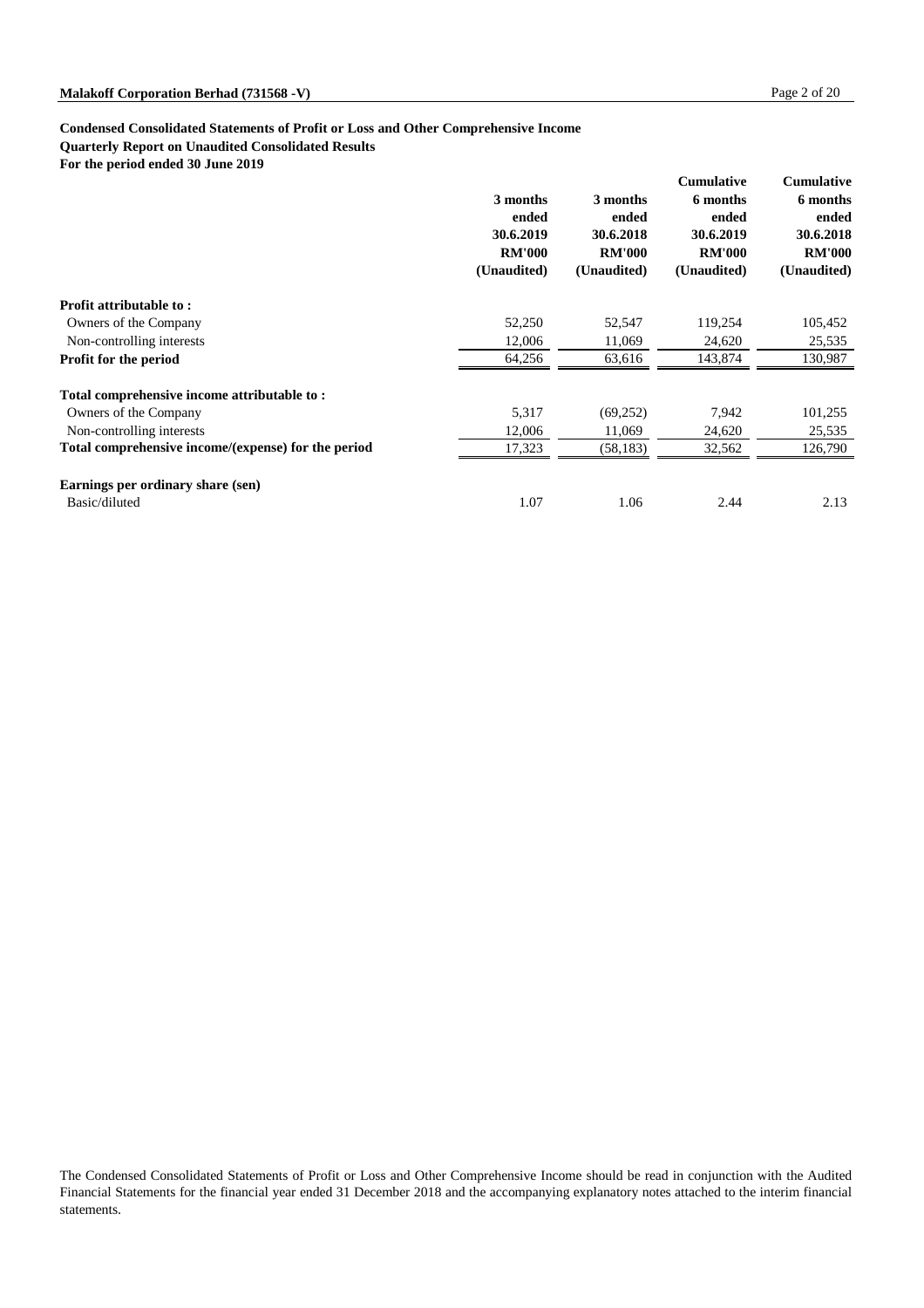# **Condensed Consolidated Statements of Financial Position**

**As at 30 June 2019**

|                                                     | As at         | As at         |
|-----------------------------------------------------|---------------|---------------|
|                                                     | 30.6.2019     | 31.12.2018    |
|                                                     | <b>RM'000</b> | <b>RM'000</b> |
|                                                     | (Unaudited)   | (Audited)     |
| <b>Non-current assets</b>                           |               |               |
| Property, plant and equipment                       | 13,231,482    | 13,443,183    |
| Intangible assets                                   | 2,938,171     | 3,074,174     |
| Prepaid lease payments                              |               | 59,094        |
| Investments in associates                           | 1,490,731     | 1,529,720     |
| Investment in a joint venture                       |               |               |
| Other investments                                   | 20,078        | 16,248        |
| Finance lease receivable                            | 1,992,564     | 2,018,982     |
| Derivative financial assets                         | 380,219       | 412,576       |
| Trade and other receivables                         | 65,989        | 71,144        |
| Deferred tax assets                                 | 173,405       | 143,363       |
| <b>Total non-current assets</b>                     | 20,292,639    | 20,768,484    |
| <b>Current assets</b>                               |               |               |
| Trade and other receivables                         | 2,077,869     | 2,213,285     |
| Inventories                                         | 680,814       | 760,804       |
| Current tax assets                                  | 130,344       | 127,768       |
| Finance lease receivable                            | 17,379        | 14,103        |
| Other investments                                   | 4,323,181     | 3,582,478     |
| Cash and cash equivalents                           | 1,423,341     | 1,515,147     |
| <b>Total current assets</b>                         | 8,652,928     | 8,213,585     |
| <b>Total assets</b>                                 | 28,945,567    | 28,982,069    |
| <b>Equity</b>                                       |               |               |
| Share capital                                       | 5,693,055     | 5,693,055     |
| <b>Treasury shares</b>                              | (98, 608)     | (97,606)      |
| Reserves                                            | 20,432        | 131,744       |
| <b>Accumulated lossess</b>                          | (157, 460)    | (82, 425)     |
| <b>Equity attributable to owners of the Company</b> | 5,457,419     | 5,644,768     |
| Perpetual sukuk                                     | 800,000       | 800,000       |
| Non-controlling interests                           | 234,306       | 219,686       |
| <b>Total equity</b>                                 | 6,491,725     | 6,664,454     |
| <b>Non-current liabilities</b>                      |               |               |
| Loans and borrowings                                | 13,281,491    | 13,315,158    |
| Lease liabilities                                   | 11,819        |               |
| <b>Employee benefits</b>                            | 127,192       | 128,264       |

| Provision for decommissioning cost   | 108,460    | 96,214     |
|--------------------------------------|------------|------------|
| Deferred income                      | 3,974,110  | 3,858,668  |
| Derivative financial liabilities     | 245,276    | 179,539    |
| Deferred tax liabilities             | 1,245,650  | 1,350,705  |
| <b>Total non-current liabilities</b> | 18,993,998 | 18,928,548 |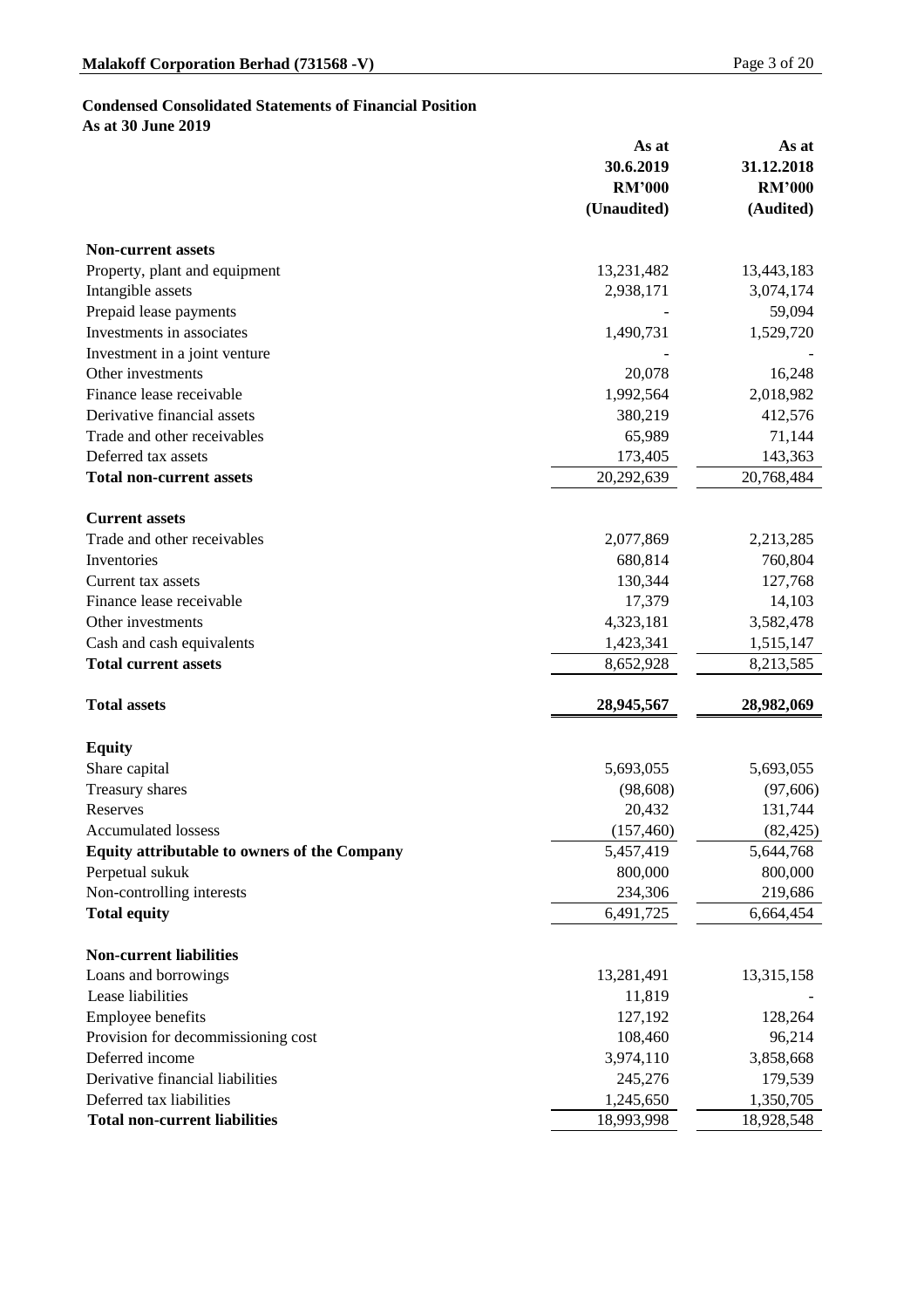### **Condensed Consolidated Statements of Financial Position**

**As at 30 June 2019**

|                                            | As at         | As at         |
|--------------------------------------------|---------------|---------------|
|                                            | 30.6.2019     | 31.12.2018    |
|                                            | <b>RM'000</b> | <b>RM'000</b> |
|                                            | (Unaudited)   | (Audited)     |
| <b>Current liabilities</b>                 |               |               |
| Trade and other payables                   | 1,424,091     | 1,343,938     |
| Current tax liabilities                    | 104,059       | 75,170        |
| Loans and borrowings                       | 1,809,757     | 1,885,274     |
| Derivative financial liabilities           | 34,938        | 26,271        |
| Deferred income                            | 86,999        | 58,414        |
| <b>Total current liabilities</b>           | 3,459,844     | 3,389,067     |
| <b>Total liabilities</b>                   | 22,453,842    | 22,317,615    |
| <b>Total equity and liabilities</b>        | 28,945,567    | 28,982,069    |
| Net assets per share attributable to       |               |               |
| ordinary equity holders of the parent (RM) | 1.12          | 1.15          |

The Condensed Consolidated Statements of Financial Position should be read in conjunction with the Audited Financial Statements for the financial year ended 31 December 2018 and the accompanying explanatory notes attached to the interim financial statements.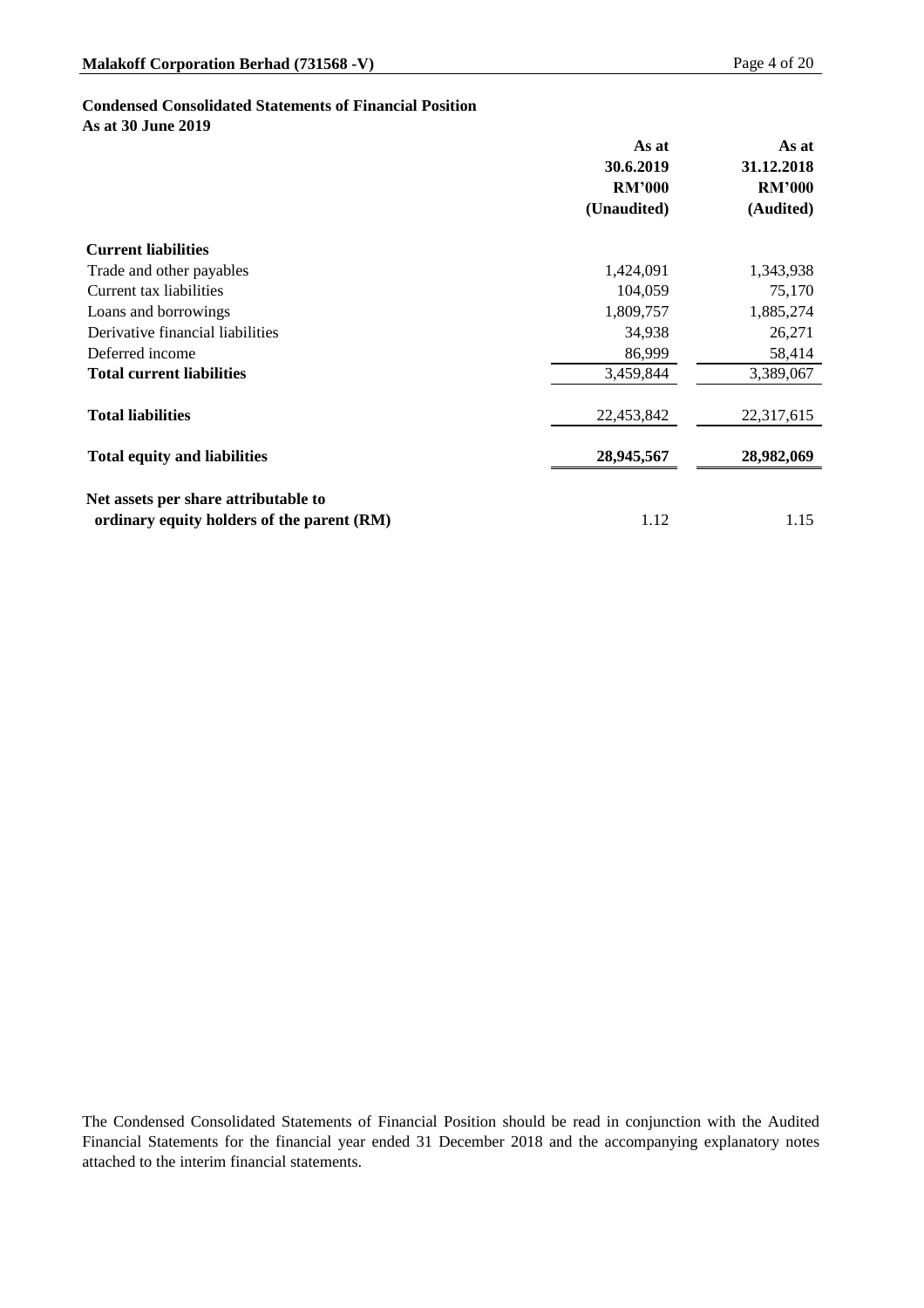### **Malakoff Corporation Berhad (731568 -V)** Page 5 of 20

### **Condensed Consolidated Statement of Changes in Equity For the period ended 30 June 2019**

|                                                                    |                                                                             |                                                   | /-------------------------------- Attributable to owners of the Company ------------------------------- / |                                 |                                                      |                               |                                                   |                                                      |                                                |
|--------------------------------------------------------------------|-----------------------------------------------------------------------------|---------------------------------------------------|-----------------------------------------------------------------------------------------------------------|---------------------------------|------------------------------------------------------|-------------------------------|---------------------------------------------------|------------------------------------------------------|------------------------------------------------|
|                                                                    | /--------------------------- Non-distributable ---------------------------/ |                                                   |                                                                                                           |                                 | <b>Distributable</b>                                 |                               |                                                   |                                                      |                                                |
|                                                                    |                                                                             |                                                   | <b>Reserves</b>                                                                                           |                                 |                                                      |                               |                                                   |                                                      |                                                |
|                                                                    | <b>Share</b><br>Capital<br><b>RM'000</b>                                    | <b>Treasury</b><br><b>Shares</b><br><b>RM'000</b> | <b>Translation</b><br><b>RM'000</b>                                                                       | <b>Hedging</b><br><b>RM'000</b> | <b>Accumulated</b><br><b>Losses</b><br><b>RM'000</b> | <b>Total</b><br><b>RM'000</b> | <b>Perpetual</b><br><b>Sukuk</b><br><b>RM'000</b> | Non-controlling<br><b>Interests</b><br><b>RM'000</b> | <b>Total</b><br><b>Equity</b><br><b>RM'000</b> |
| At 1 January 2019                                                  | 5,693,055                                                                   | (97,606)                                          | 3,650                                                                                                     | 128,094                         | (82, 425)                                            | 5,644,768                     | 800,000                                           | 219,686                                              | 6,664,454                                      |
| Adjustment on initial application of MFRS 16                       |                                                                             |                                                   | $\sim$                                                                                                    |                                 | (195)                                                | (195)                         |                                                   |                                                      | (195)                                          |
| At 1 January 2019, restated                                        | 5,693,055                                                                   | (97,606)                                          | 3,650                                                                                                     | 128,094                         | (82, 620)                                            | 5,644,573                     | 800,000                                           | 219,686                                              | 6,664,259                                      |
| Foreign currency translation                                       |                                                                             |                                                   |                                                                                                           |                                 |                                                      |                               |                                                   |                                                      |                                                |
| differences for foreign operations                                 |                                                                             |                                                   | 5,473                                                                                                     |                                 |                                                      | 5,473                         |                                                   |                                                      | 5,473                                          |
| Cash flow hedge                                                    |                                                                             |                                                   | $\sim$                                                                                                    | (81, 187)                       | $\sim$                                               | (81, 187)                     |                                                   |                                                      | (81, 187)                                      |
| Share of loss on hedging reserve of<br>equity-accounted associates | $\sim$                                                                      | $\overline{\phantom{a}}$                          | $\sim$                                                                                                    | (35,598)                        | $\sim$                                               | (35,598)                      |                                                   | $\sim$                                               | (35,598)                                       |
| Other comprehensive income/(expense)                               |                                                                             |                                                   |                                                                                                           |                                 |                                                      |                               |                                                   |                                                      |                                                |
| for the period                                                     | $\overline{\phantom{a}}$                                                    | $\sim$                                            | 5,473                                                                                                     | (116,785)                       |                                                      | (111,312)                     |                                                   | $\overline{\phantom{a}}$                             | (111,312)                                      |
| Profit for the period                                              |                                                                             |                                                   |                                                                                                           |                                 | 119,254                                              | 119,254                       |                                                   | 24,620                                               | 143,874                                        |
| Comprehensive income/(expense) for the period                      | $\overline{\phantom{a}}$                                                    | $\sim$                                            | 5,473                                                                                                     | (116,785)                       | 119,254                                              | 7,942                         |                                                   | 24,620                                               | 32,562                                         |
| Profit distribution of perpetual sukuk                             |                                                                             |                                                   |                                                                                                           |                                 | (23,018)                                             | (23,018)                      |                                                   | $\sim$                                               | (23,018)                                       |
| Dividends to owners of the Company                                 | $\overline{\phantom{a}}$                                                    |                                                   |                                                                                                           |                                 | (171,076)                                            | (171, 076)                    |                                                   |                                                      | (171,076)                                      |
| Dividends to non-controlling interests                             |                                                                             |                                                   |                                                                                                           |                                 |                                                      |                               |                                                   | (10,000)                                             | (10,000)                                       |
| Total distribution to owners                                       | $\overline{\phantom{a}}$                                                    | $\overline{\phantom{a}}$                          |                                                                                                           |                                 | (171,076)                                            | (171,076)                     |                                                   | (10,000)                                             | (181,076)                                      |
| Purchase of treasury shares                                        | $\overline{\phantom{a}}$                                                    | (1,002)                                           | $\overline{\phantom{a}}$                                                                                  |                                 | $\equiv$                                             | (1,002)                       |                                                   | $\sim$                                               | (1,002)                                        |
| At 30 June 2019                                                    | 5,693,055                                                                   | (98, 608)                                         | 9,123                                                                                                     | 11,309                          | (157, 460)                                           | 5,457,419                     | 800,000                                           | 234,306                                              | 6,491,725                                      |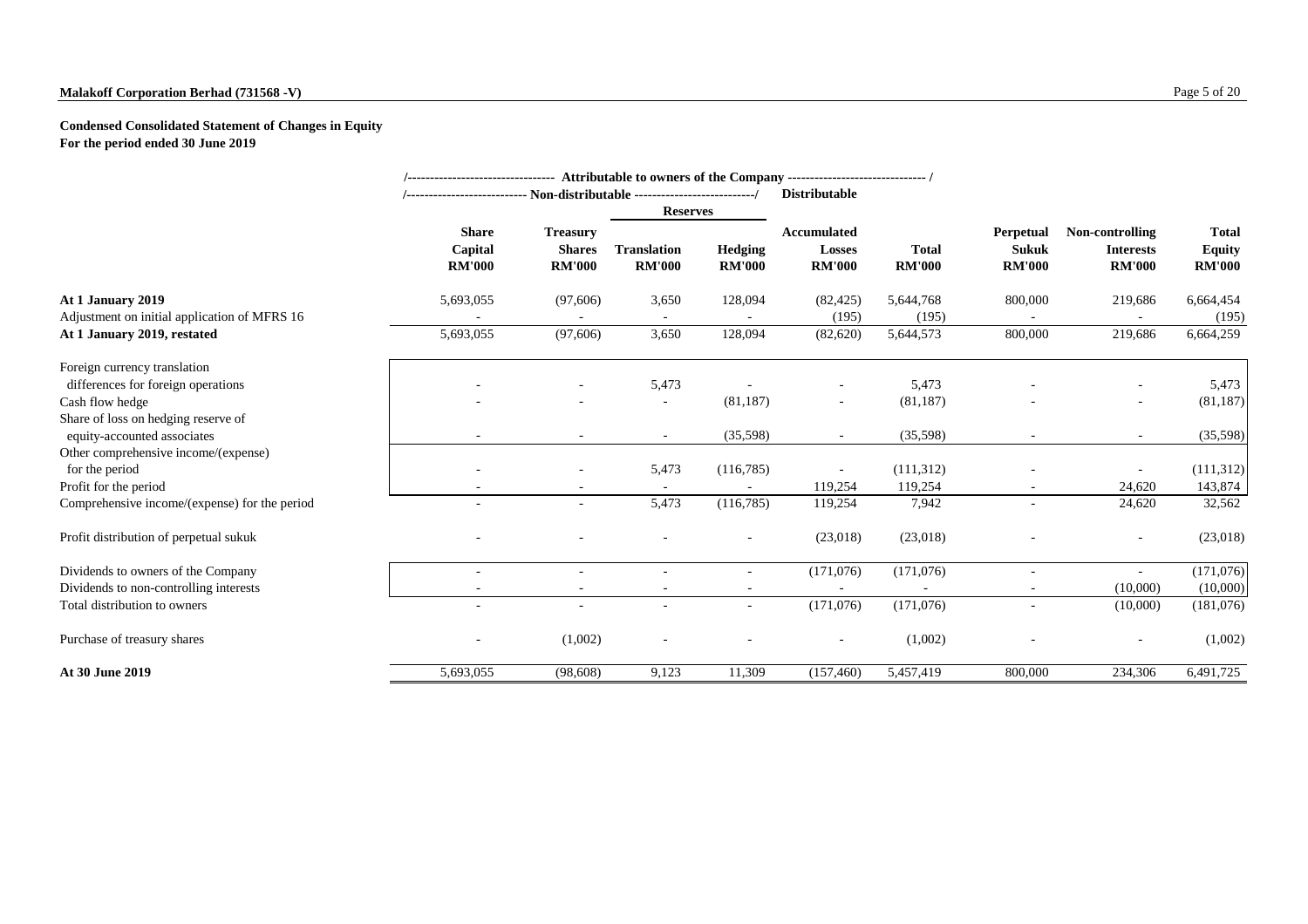### **Malakoff Corporation Berhad (731568 -V)** Page 6 of 20

**Condensed Consolidated Statement of Changes in Equity For the period ended 30 June 2019**

|                                               |                                          |                                                   |                                     |                                 | /------------------------------ Attributable to owners of the Company ---------------------------- / |                               |                                                   |                                                      |                                                |
|-----------------------------------------------|------------------------------------------|---------------------------------------------------|-------------------------------------|---------------------------------|------------------------------------------------------------------------------------------------------|-------------------------------|---------------------------------------------------|------------------------------------------------------|------------------------------------------------|
|                                               |                                          |                                                   | <b>Reserves</b>                     |                                 | <b>Distributable</b>                                                                                 |                               |                                                   |                                                      |                                                |
|                                               | <b>Share</b><br>Capital<br><b>RM'000</b> | <b>Treasury</b><br><b>Shares</b><br><b>RM'000</b> | <b>Translation</b><br><b>RM'000</b> | <b>Hedging</b><br><b>RM'000</b> | <b>Accumulated</b><br><b>Losses</b><br><b>RM'000</b>                                                 | <b>Total</b><br><b>RM'000</b> | <b>Perpetual</b><br><b>Sukuk</b><br><b>RM'000</b> | Non-controlling<br><b>Interests</b><br><b>RM'000</b> | <b>Total</b><br><b>Equity</b><br><b>RM'000</b> |
| At 1 January 2018                             | 5,693,055                                | (1,641)                                           | 5,145                               | 175,398                         | (20, 464)                                                                                            | 5,851,493                     | 800,000                                           | 225,570                                              | 6,877,063                                      |
| Foreign currency translation                  |                                          |                                                   |                                     |                                 |                                                                                                      |                               |                                                   |                                                      |                                                |
| differences for foreign operations            |                                          |                                                   | (17, 125)                           |                                 |                                                                                                      | (17, 125)                     |                                                   | -                                                    | (17, 125)                                      |
| Cash flow hedge                               |                                          |                                                   |                                     | (67,009)                        |                                                                                                      | (67,009)                      |                                                   | -                                                    | (67,009)                                       |
| Share of gain on hedging reserve of           |                                          |                                                   |                                     |                                 |                                                                                                      |                               |                                                   |                                                      |                                                |
| equity-accounted associates                   |                                          |                                                   | $\overline{\phantom{a}}$            | 79,937                          |                                                                                                      | 79,937                        |                                                   | $\overline{\phantom{a}}$                             | 79,937                                         |
| Other comprehensive (expense)/income          |                                          |                                                   |                                     |                                 |                                                                                                      |                               |                                                   |                                                      |                                                |
| for the period                                |                                          |                                                   | (17, 125)                           | 12,928                          |                                                                                                      | (4,197)                       |                                                   |                                                      | (4,197)                                        |
| Profit for the period                         |                                          |                                                   |                                     |                                 | 105,452                                                                                              | 105,452                       |                                                   | 25,535                                               | 130,987                                        |
| Comprehensive (expense)/income for the period |                                          | $\overline{\phantom{a}}$                          | (17, 125)                           | 12,928                          | 105,452                                                                                              | 101,255                       | $\overline{\phantom{a}}$                          | 25,535                                               | 126,790                                        |
| Profit distribution of perpetual sukuk        |                                          |                                                   |                                     |                                 | (23,406)                                                                                             | (23, 406)                     |                                                   | $\overline{\phantom{a}}$                             | (23, 406)                                      |
| Incorporation of subsidiaries                 |                                          |                                                   |                                     |                                 |                                                                                                      |                               |                                                   | 49                                                   | 49                                             |
| Dividends to owners of the Company            |                                          |                                                   |                                     |                                 | (182, 695)                                                                                           | (182, 695)                    |                                                   |                                                      | (182, 695)                                     |
| Dividends to non-controlling interests        |                                          |                                                   |                                     |                                 |                                                                                                      |                               |                                                   | (63,239)                                             | (63,239)                                       |
| Total distribution to owners                  |                                          |                                                   |                                     |                                 | (182, 695)                                                                                           | (182, 695)                    | $\overline{\phantom{a}}$                          | (63,239)                                             | (245, 934)                                     |
| Purchase of treasury shares                   | $\overline{\phantom{a}}$                 | (68, 538)                                         |                                     |                                 | $\overline{\phantom{a}}$                                                                             | (68, 538)                     | $\overline{\phantom{a}}$                          | $\overline{\phantom{a}}$                             | (68, 538)                                      |
| At 30 June 2018                               | 5,693,055                                | (70, 179)                                         | (11,980)                            | 188,326                         | (121, 113)                                                                                           | 5,678,109                     | 800,000                                           | 187,915                                              | 6,666,024                                      |

The Condensed Consolidated Statements of Changes in Equity should be read in conjunction with the Audited Financial Statements for the financial year ended 31 December 2018 and the accompanying explanatory notes attached to the interim financial statements.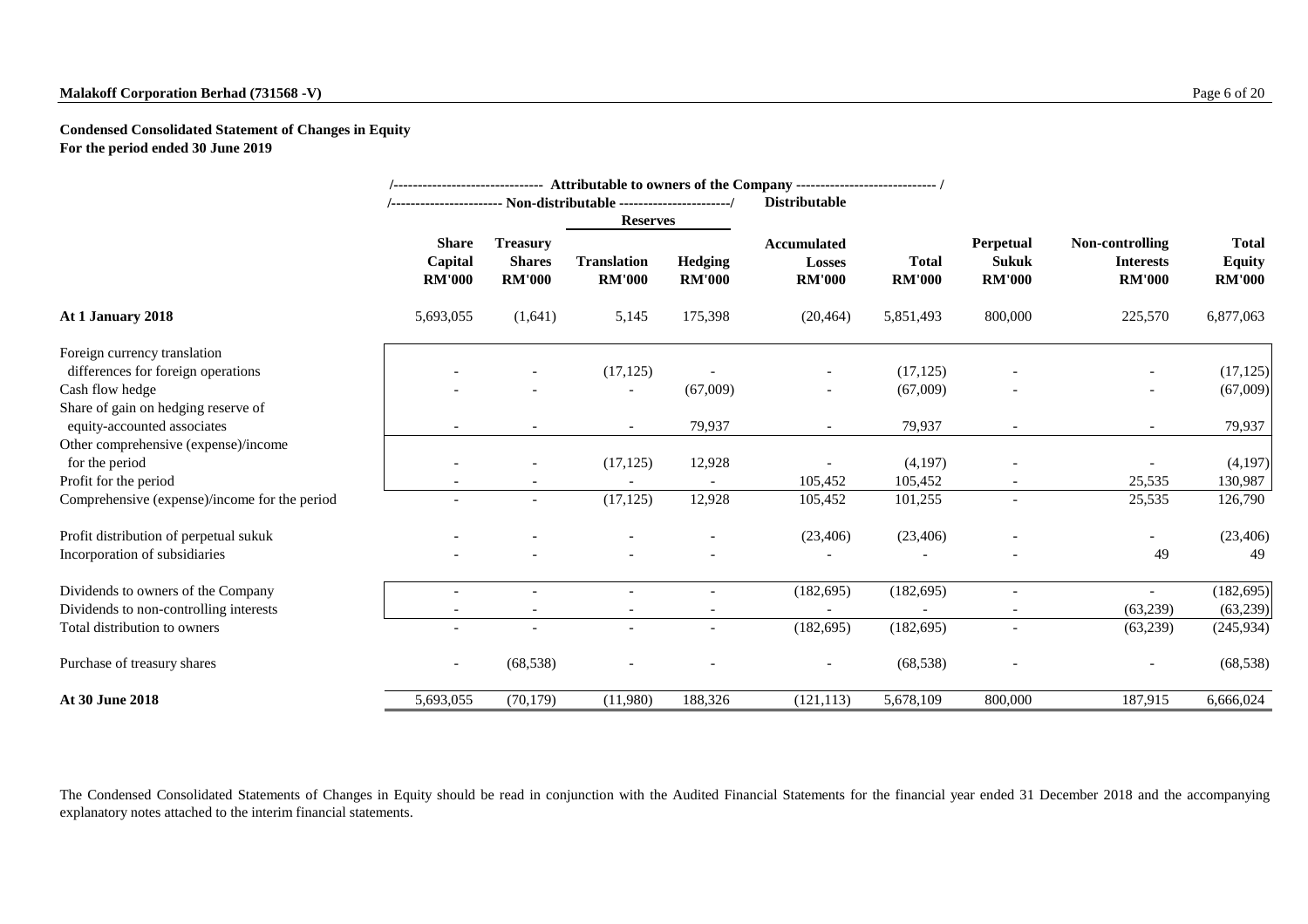### **Condensed Consolidated Statements of Cash Flows For the period ended 30 June 2019**

|                                                               | 6 months      | <b>6</b> months |  |
|---------------------------------------------------------------|---------------|-----------------|--|
|                                                               | ended         | ended           |  |
|                                                               | 30.6.2019     | 30.6.2018       |  |
|                                                               | <b>RM'000</b> | <b>RM'000</b>   |  |
|                                                               | (Unaudited)   | (Unaudited)     |  |
| <b>Cash flows from operating activities</b>                   |               |                 |  |
| <b>Profit before tax</b>                                      | 254,254       | 237,325         |  |
| <b>Adjustments for:</b>                                       |               |                 |  |
| Non-cash items                                                | 579,413       | 566,062         |  |
| Finance costs                                                 | 472,580       | 487,294         |  |
| Finance income                                                | (120, 846)    | (119, 578)      |  |
| Share of profit of equity-accounted associates                |               |                 |  |
| and a joint venture, net of tax                               | (26,220)      | (32, 785)       |  |
| Operating profit before changes in working capital            | 1,159,181     | 1,138,318       |  |
| Changes in working capital:                                   |               |                 |  |
|                                                               | 306,269       |                 |  |
| Net change in current assets                                  |               | 361,698         |  |
| Net change in current liabilities                             | 18,222        | (600, 114)      |  |
| Net change in non-current liabilities                         | 148,525       | 160,346         |  |
| <b>Cash generated from operations</b>                         | 1,632,197     | 1,060,248       |  |
| Income taxes paid                                             | (193,808)     | (165,905)       |  |
| Net cash from operating activities                            | 1,438,389     | 894,343         |  |
| <b>Cash flows from investing activities</b>                   |               |                 |  |
| Additional investment in an associate                         |               | (3,914)         |  |
| Change in other investments                                   | (740, 703)    | (457,061)       |  |
| Dividends received from associates                            | 15,683        | 20,585          |  |
| Interest received                                             | 85,482        | 99,496          |  |
| Other investment in Redeemable Cumulative                     |               |                 |  |
| <b>Convertible Preference Shares</b>                          | (3,830)       |                 |  |
| Proceeds from disposal of investments in associates           |               | 23,478          |  |
| Purchase of property, plant and equipment                     | (141, 672)    | (96, 878)       |  |
| Redemption of unsecured loan stocks                           |               | (55,500)        |  |
| Proceeds from redemption on unsecured loan stocks             |               | 10,800          |  |
| Net cash used in investing activities                         | (785,040)     | (458, 994)      |  |
|                                                               |               |                 |  |
| <b>Cash flows from financing activities</b>                   |               |                 |  |
| Distribution to perpetual sukuk holder                        | (23,018)      | (23, 406)       |  |
| Dividends paid to the owners of the Company                   | (171, 076)    | (182, 695)      |  |
| Dividends paid to non-controlling interests                   | (10,000)      | (63,239)        |  |
| Interest paid                                                 | (412,568)     | (428, 641)      |  |
| Proceeds from issuance of shares to non-controlling interests |               | 49              |  |
| Purchase of treasury shares                                   | (1,002)       | (68, 538)       |  |
| Redemption of preference shares                               | 8,455         |                 |  |
| Repayment of borrowings                                       | (132, 867)    | (102, 208)      |  |
| Payment of lease liabilities                                  | (3,079)       |                 |  |
| Net cash used in financing activities                         | (745, 155)    | (868, 678)      |  |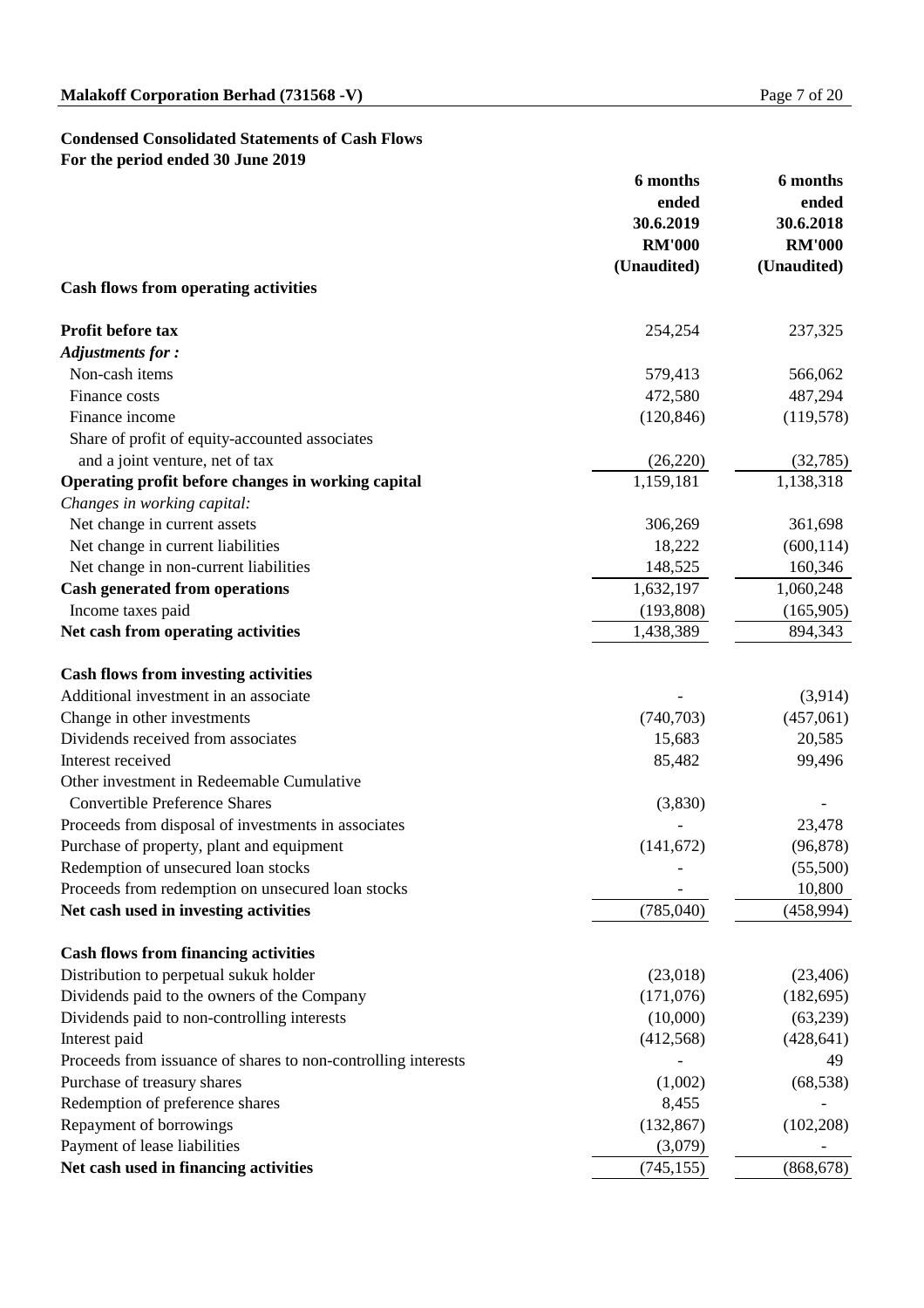### **Condensed Consolidated Statements of Cash Flows For the period ended 30 June 2019**

|                                                              | 6 months<br>ended<br>30.6.2019<br><b>RM'000</b><br>(Unaudited) | 6 months<br>ended<br>30.6.2018<br><b>RM'000</b><br>(Unaudited) |
|--------------------------------------------------------------|----------------------------------------------------------------|----------------------------------------------------------------|
| Net decrease in cash and cash equivalents                    | (91,806)                                                       | (433,329)                                                      |
| Cash and cash equivalents at beginning of the period         | 1,515,147                                                      | 2,355,529                                                      |
| Cash and cash equivalents at end of the period               | 1,423,341                                                      | 1,922,200                                                      |
| <b>Cash and cash equivalents comprise :</b>                  |                                                                |                                                                |
| Cash and bank balances                                       | 298,691                                                        | 257,271                                                        |
| Deposits with licensed banks and other licensed corporations | 1,124,650                                                      | 1,664,929                                                      |
|                                                              | 1,423,341                                                      | 1,922,200                                                      |

The Condensed Consolidated Statements of Cash Flows should be read in conjunction with the Audited Financial Statements for the financial year ended 31 December 2018 and the accompanying explanatory notes attached to the interim financial statements.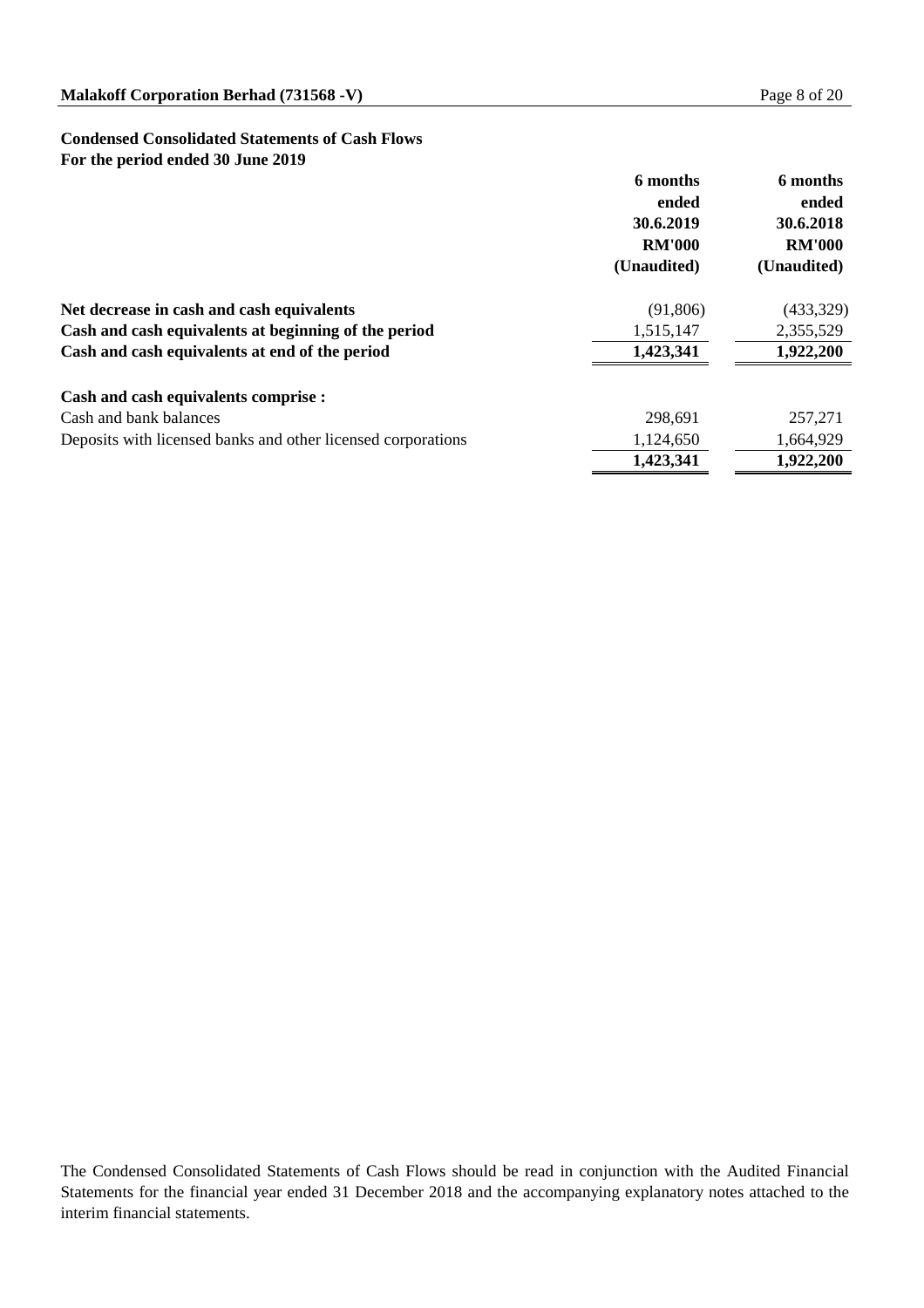#### **Notes to the interim financial statements**

#### **1. Basis of preparation**

The interim financial statements are unaudited and have been prepared in accordance with Malaysian Financial Reporting Standards ("MFRS") 134, Interim Financial Reporting and Appendix 9B (Part A) of the Listing Requirements of Bursa Malaysia Securities Berhad. The interim financial statements should be read in conjunction with the Group's annual audited financial statements for the financial year ended 31 December 2018 and the accompanying explanatory notes attached to the interim financial statements.

The audited financial statements of the Group for the financial year ended 31 December 2018 were prepared in accordance with MFRS, International Financial Reporting Standards and the requirements of the Companies Act 2016 in Malaysia.

The significant accounting policies adopted in these interim financial statements are consistent with those adopted in the annual audited financial statements for the financial year ended 31 December 2018, except the Group adopted the following MFRSs, Interpretations and Amendments to MFRSs effective for annual periods beginning on or after 1 January 2019 as follows:

- MFRS 16, *Leases*
- IC Interpretation 23, *Uncertainty over Income Tax Treatments*
- Amendments to MFRS 3, *Business Combinations (Annual Improvements to MFRS Standards 2015-2017 Cycle)*
- Amendments to MFRS 9, *Financial Instruments – Prepayment Features with Negative Compensation*
- Amendments to MFRS 11, *Joint Arrangements (Annual Improvements to MFRS Standards 2015-2017 Cycle)*
- Amendments to MFRS 112, *Income Taxes (Annual Improvements to MFRS Standards 2015- 2017 Cycle)*
- Amendments to MFRS 119, *Employee Benefits – Plan Amendment, Curtailment or Settlement*
- Amendments to MFRS 123, *Borrowing Costs (Annual Improvements to MFRS Standards 2015-2017 Cycle)*
- Amendments to MFRS 128, *Investments in Associates and Joint Ventures – Long-term Interests in Associates and Joint Ventures*

The adoption of the above did not have any material impact on the financial statements of the Group, except as mentioned below:

#### MFRS 16, *Leases*

MFRS 16 replaces the guidance in MFRS 117, *Leases*, IC Interpretation 4, *Determining whether an Arrangement contains a Lease*, IC Interpretation 115, *Operating Leases – Incentives* and IC Interpretation 127, *Evaluating the Substance of Transactions Involving the Legal Form of a Lease*.

MFRS 16 introduces a single, on-balance sheet lease accounting model for lessees. A lessee recognises a right-of-use asset representing its right to use the underlying asset and a lease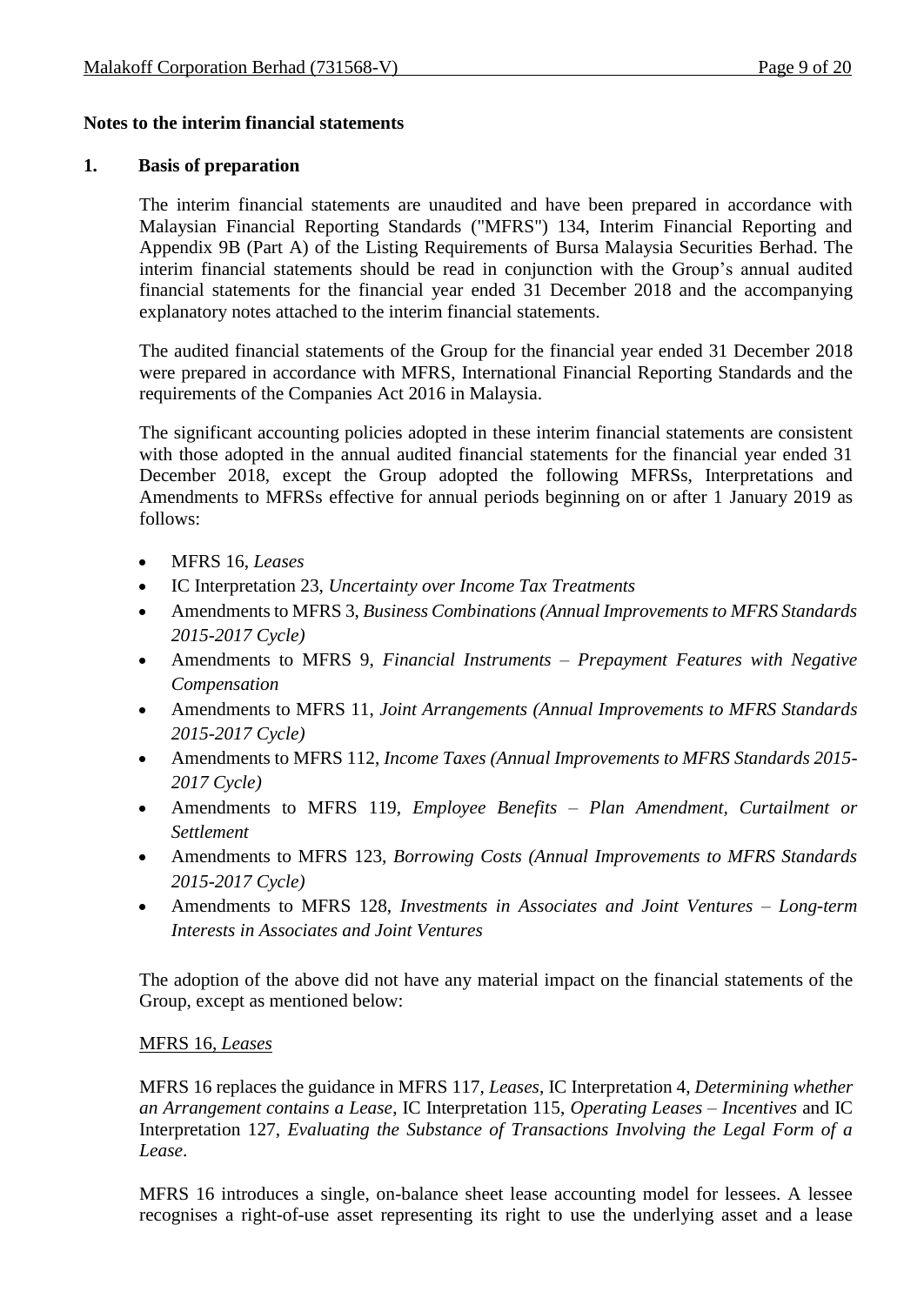liability representing its obligations to make lease payments. There are recognition exemptions for short-term leases and leases of low-value items. Lessor accounting remains similar to the current standard which continues to be classified as finance or operating lease.

The Group has applied the simplified transitional approach on the initial application date of 1 January 2019 and did not restate comparative amounts for the period prior to first adoption. Right-of-use assets were measured on transition as if the new rules had always been applied.

The impact on the Group's statement of financial position as at 1 January 2019 is as follows:

|                                | As previously | <b>Effects of MFRS</b> |             |
|--------------------------------|---------------|------------------------|-------------|
|                                | stated        | 16 adoption            | As restated |
|                                | RM'000        | RM'000                 | RM'000      |
| <b>Non-current assets</b>      |               |                        |             |
| Property, plant and equipment  | 13,443,183    | 72,950                 | 13,516,133  |
| Prepaid lease payments         | 59,094        | (59,094)               |             |
| <b>Non-current liabilities</b> |               |                        |             |
| Lease liabilities              |               | (14,051)               | (14,051)    |
| <b>Equity</b>                  |               |                        |             |
| <b>Accumulated losses</b>      | (82, 425)     | (195)                  | (82,620)    |

#### **2. Audit qualification**

The report of the auditors on the Group's financial statements for the financial year ended 31 December 2018 was not subject to any qualification.

#### **3. Seasonal or cyclical factors**

The Group's operations have not been affected by seasonal or cyclical factors.

#### **4. Unusual items**

There was no unusual item affecting assets, liabilities, equity, net income or cash flows of the Group during the current quarter under review because of its nature, size and incidence.

#### **5. Changes in estimates**

There was no material change in financial estimates that could materially affect the current interim results.

#### **6. Debt and equity securities**

During the current quarter, the Company repurchased a total of 890,000 ordinary shares from the open market for a total consideration of RM707,081 at an average cost of RM0.79 per share. The repurchase transactions were financed by internally generated funds. The repurchased shares are held as treasury shares in accordance with the requirement of Section 127 of the Companies Act 2016. As at 30 June 2019, the total number of treasury shares held is 2.26% of the total number of issued share capital of the Company.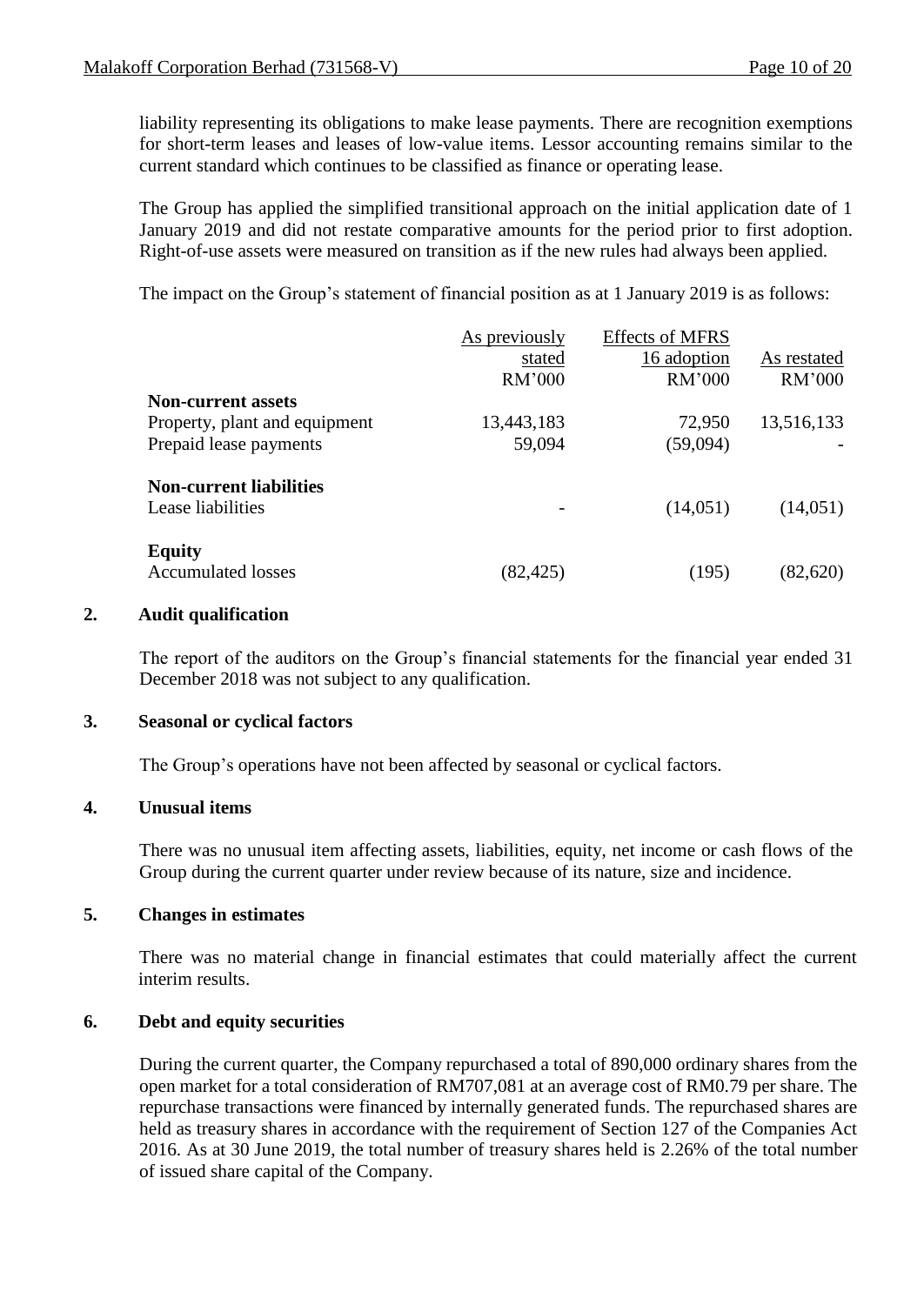Save as disclosed above, there was no issuance, cancellation, repurchase, resale and repayment of debt and equity securities for the current quarter ended 30 June 2019.

#### **7. Dividends paid**

On 31 May 2019, the Company paid a final dividend of 3.5 sen per ordinary shares on 4,887,851,300 ordinary shares in issue, totalling RM171,076,000 in respect of the financial year ended 31 December 2018.

#### **8. Segment reporting**

The Group's segmental reporting for the financial period ended 30 June 2019 is as follows:

|                              | Local<br><b>RM'000</b> | Foreign<br><b>RM'000</b> | <b>Elimination</b><br><b>RM'000</b> | <b>Total</b><br><b>RM'000</b> |
|------------------------------|------------------------|--------------------------|-------------------------------------|-------------------------------|
| Revenue from external        |                        |                          |                                     |                               |
| customers                    | 3,741,751              | 80,384                   | -                                   | 3,822,135                     |
| Inter-segment revenue        | 441,380                | 56,394                   | (497,774)                           |                               |
| <b>Total segment revenue</b> | 4,183,131              | 136,778                  | (497, 774)                          | 3,822,135                     |
|                              |                        |                          |                                     |                               |
| <b>Profit after tax</b>      | 242,222                | 70,385                   | 168,733                             | 143,874                       |

The Group's segmental reporting for the corresponding financial period ended 30 June 2018 is as follows:

|                                           | Local<br><b>RM'000</b> | Foreign<br><b>RM'000</b> | <b>Elimination</b><br><b>RM'000</b> | <b>Total</b><br><b>RM'000</b> |
|-------------------------------------------|------------------------|--------------------------|-------------------------------------|-------------------------------|
| Revenue from external<br><b>customers</b> | 3,463,838              | 84,448                   | $\overline{\phantom{a}}$            | 3,548,286                     |
| Inter-segment revenue                     | 894,266                | 74,522                   | (968, 788)                          |                               |
| <b>Total segment revenue</b>              | 4,358,104              | 158,970                  | (968, 788)                          | 3,548,286                     |
| <b>Profit after tax</b>                   | 683,241                | 100,083                  | (652, 337)                          | 130,987                       |

#### **9. Property, plant and equipment**

There was no valuation of property, plant and equipment during the current quarter ended 30 June 2019 except for the amounts carried forward pertaining to certain Group properties that had been revalued in the past.

#### **10. Events subsequent to the end of current interim period**

i) On 8 July 2019, Tuah Utama Sdn. Bhd. ("TUSB"), a wholly-owned subsidiary of the Company incorporated a private company limited by shares under the Companies Act 2016 known as Malakoff Radiance Sdn. Bhd. ("MRSB"). MRSB was incorporated as the special purpose vehicle company to carry out the business of developing, financing, constructing, operating and maintaining photovoltaic ("PV") solar projects. The share capital of MRSB is RM2 comprising two (2) ordinary shares which have been issued and fully paid-up by TUSB.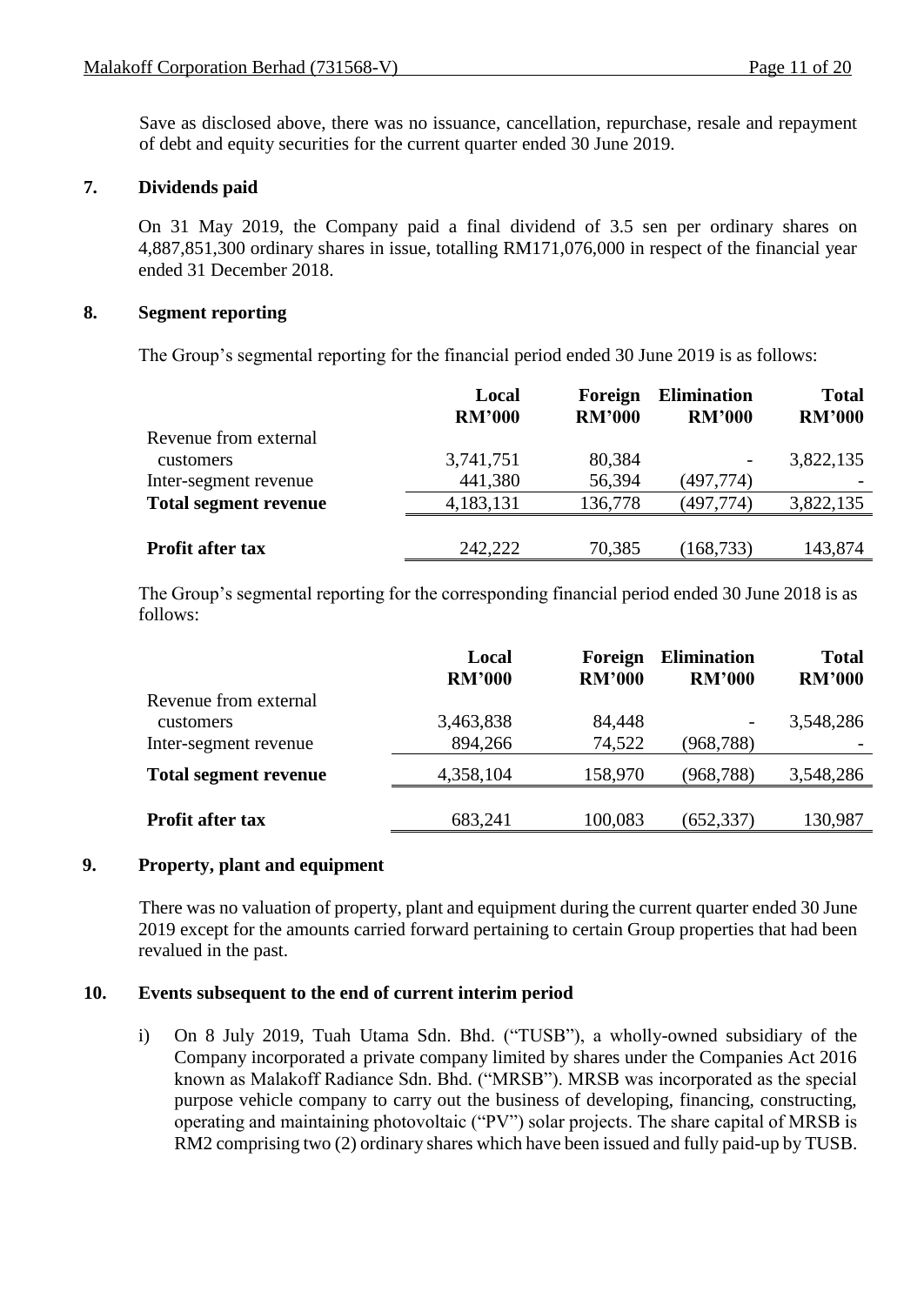ii) On 15 July 2019, the Company incorporated a private company limited by shares under the Companies Act 2016 known as Silver Solar Sdn. Bhd. ("SSSB"). SSSB was incorporated as the special purpose vehicle company to carry out the business of developing, financing, constructing, operating and maintaining photovoltaic ("PV") solar projects. The share capital of SSSB is RM2 comprising two (2) ordinary shares which have been issued and fully paidup by the Company.

#### **11. Changes in composition of the Group**

There was no change in the composition of the Group during the current quarter ended 30 June 2019.

#### **12. Changes in contingent liabilities or contingent assets**

There was no change in contingent liabilities or contingent assets since the last audited financial statements for the financial year ended 31 December 2018 except for the following bank guarantees issued to third parties:

|                          | 30.6.2019<br>RM'mil | 31.12.2018<br>RM'mil |
|--------------------------|---------------------|----------------------|
| Company and subsidiaries | 431.3               | 423.5                |

These guarantees mainly consist of performance bonds and security deposits for projects.

#### **13. Capital commitments**

Capital commitments of the Group not provided for in the interim financial report are as follows:

|     |                                   | 30.6.2019<br>RM'mil | 31.12.2018<br>RM'mil |
|-----|-----------------------------------|---------------------|----------------------|
|     | Property, plant and equipment:    |                     |                      |
|     | Authorised and contracted for     | 65.5                | 83.6                 |
|     | Authorised but not contracted for | 134.1               | 245.9                |
|     |                                   | 199.6               | 329.5                |
| 14. | <b>Related party transactions</b> |                     |                      |
|     |                                   | 30.6.2019<br>RM'mil | 30.6.2018<br>RM'mil  |
|     | Associated company:               |                     |                      |
|     | Interest income on unsecured      |                     |                      |
|     | subordinated loan notes           | 17.4                | 20.1                 |
|     |                                   |                     |                      |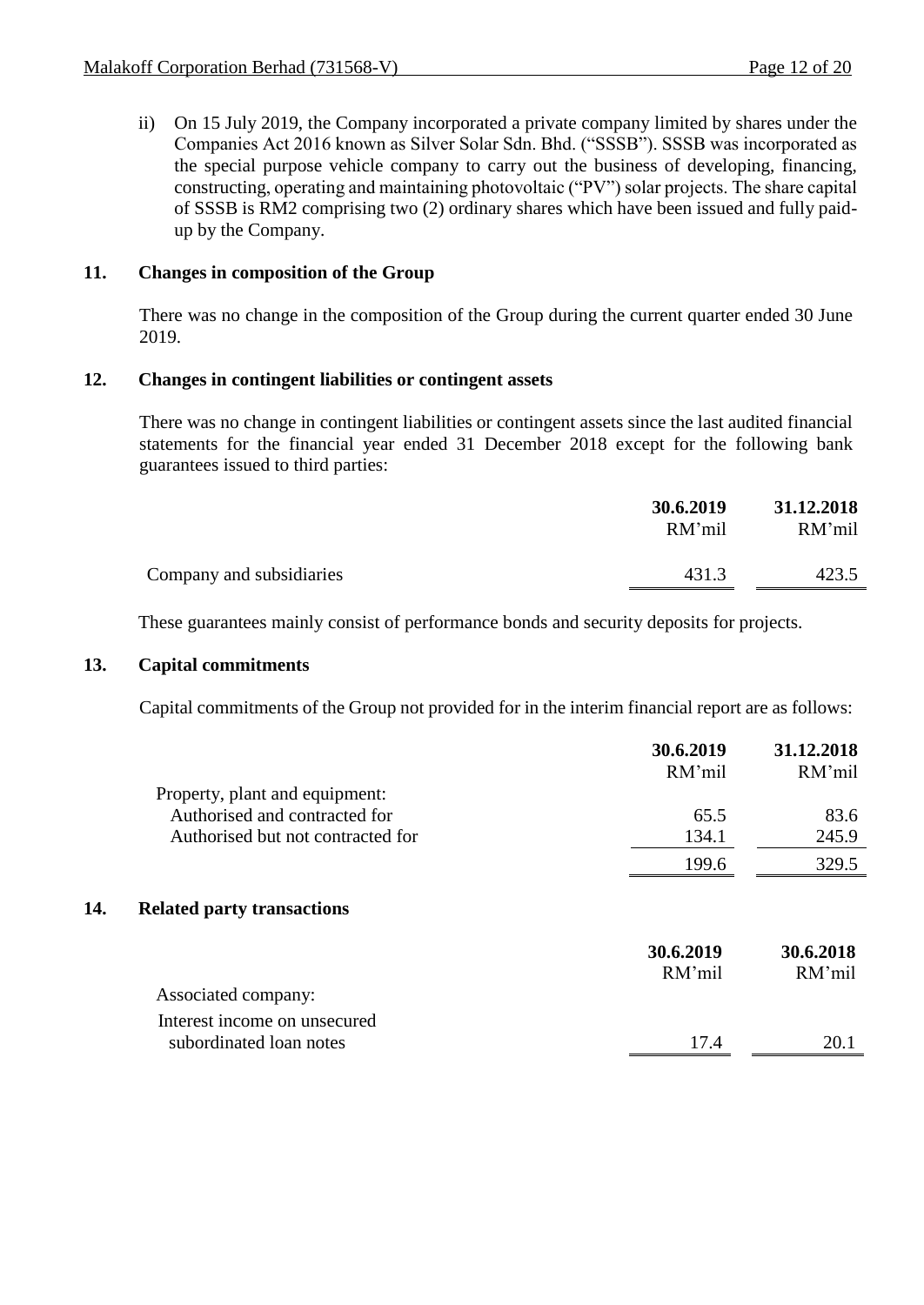#### **Additional information required by the Bursa Securities Listing Requirements**

#### **15. Review of performance**

#### **Quarter 2, 2019 vs Quarter 2, 2018**

For the quarter ended 30 June 2019, the Group recorded RM1,814.8 million in revenue, a 6.6% decrease from RM1,944.1 million reported in the corresponding quarter ended 30 June 2018, primarily due to lower energy payment recorded from Tanjung Bin Energy Sdn. Bhd. ("TBE") coal plant following the plant's 73-day scheduled maintenance outage and rectification works performed from 31 March 2019 to 12 June 2019.

Correspondingly, the Group recorded lower profit before taxation of RM122.8 million compared with RM140.3 million reported in corresponding quarter ended 30 June 2018, primarily attributed to lower contribution from TBE coal plant as a result of the plant's 73-day scheduled maintenance outage and rectification works as well as lower contributions from associates investments.

#### **Year-to-date, 2019 vs Year-to-date, 2018**

For the financial period ended 30 June 2019, the Group recorded RM3,822.1 million in revenue, an increase of 7.7% compared with RM3,548.3 million reported in the corresponding period of the preceding year, primarily due to higher energy payment recorded from Tanjung Bin Power Sdn. Bhd ("TBP") coal plant on the back of higher applicable coal price.

The Group recorded profit before taxation of RM254.3 million, a 7.1% increase from RM237.3 million reported in the corresponding period of the preceding year, primarily attributed to improved contribution from TBE coal plant given the shorter plant outage duration, lower barging and demurrage costs following timely completion of coal unloading jetty coupled with lower net finance costs. However, these were partially offset by lower contributions from associates investments.

#### **16. Variation of results against immediate preceding quarter**

#### **Quarter 2, 2019 vs Quarter 1, 2019**

The Group recorded lower profit before taxation of RM122.8 million in the current quarter compared with RM131.4 million in the immediate preceding quarter, primarily attributed to lower contribution from TBE coal plant as a result of the plant's 73-day scheduled maintenance outage and rectification works from 31 March 2019 to 12 June 2019.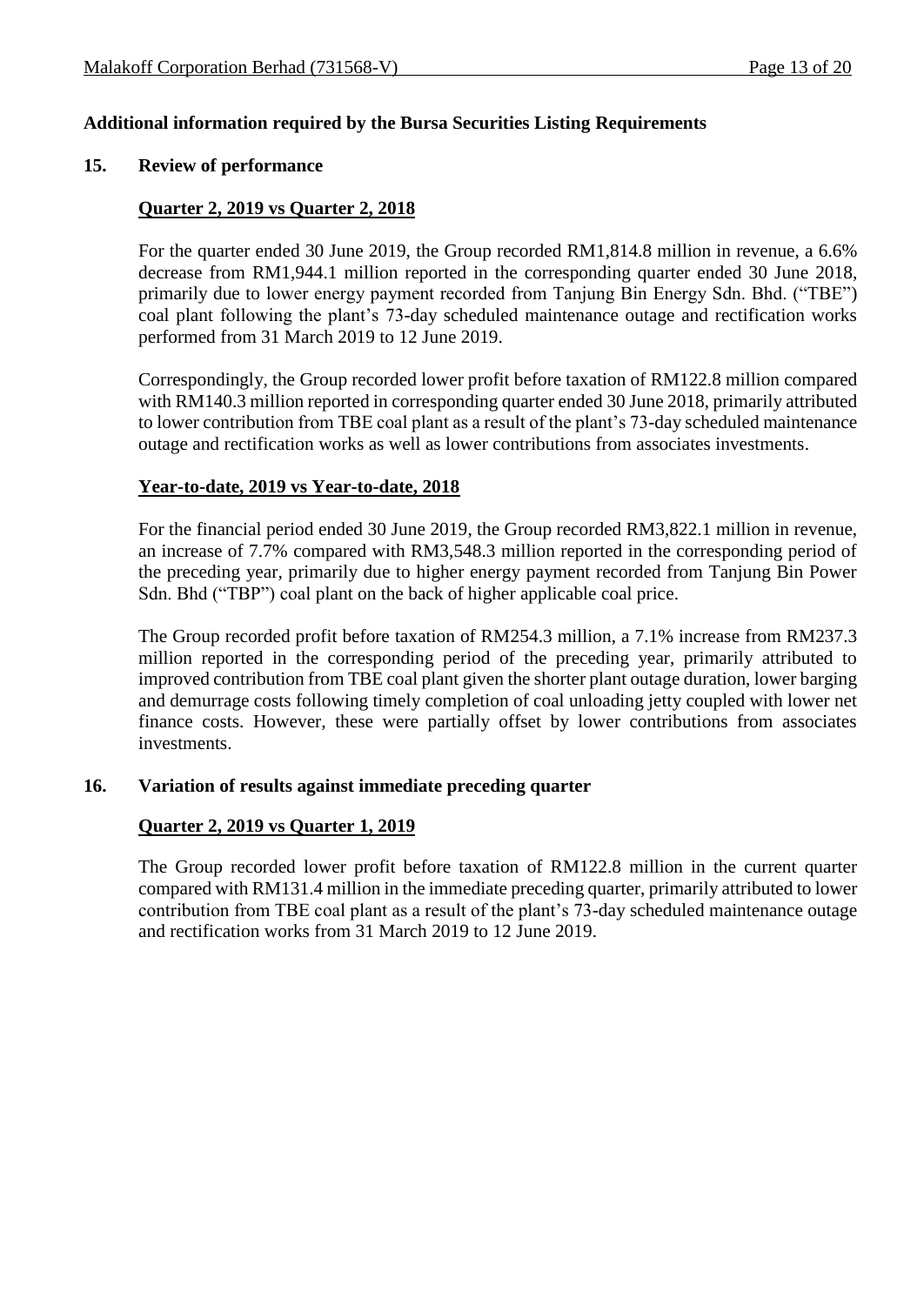#### **17. Current prospects**

Malaysia's power demand growth is expected to be sustained in 2019 whilst undergoing the Malaysia Electric Supply Industry (MESI) Reform 2.0 which is aimed at driving further improvements in the sector's efficiency and competitive landscape. These include the openingup of the retail segment, creation of a wholesale electricity market, liberalisation of fuel-sourcing and enhancement of demand-side management as well as aligning the Malaysian power sector with the global trends. The Group is monitoring the development closely with a view to remain competitive.

The Group recently completed a 73-day scheduled outage at the Tanjung Bin Energy ("TBE") power plant to undertake major rectification works to increase its resilience and reliability going forward. The Unscheduled Outage Rate ("UOR") of the plant is expected to normalise to below 6% by the fourth quarter of this year.

The Group entered into a Share Sale Agreement with Khazanah Nasional Berhad to acquire the entire interest in Desaru Investments (Cayman Isl.) Limited for a cash consideration of USD70 million. The acquisition is expected to complete by end of the year. Upon completion, the Group will increase its overall power generation and water production capacity to 6,708MW and 544,375 m3/day, respectively and is expected to double the earnings contribution from Shuaibah 3 Independent Water and Power Plant and Shuaibah 3 Expansion Independent Water Plant projects.

The completion of Share Sale Agreement for the proposed acquisition of Alam Flora Sdn. Bhd. ("Alam Flora") has been further extended to 31 January 2020. Upon completion, the Group will be able to expand into the Waste Management and Environment-related sector through Alam Flora.

Based on the foregoing, the Group expects performance to remain satisfactory for the financial year ending 31 December 2019.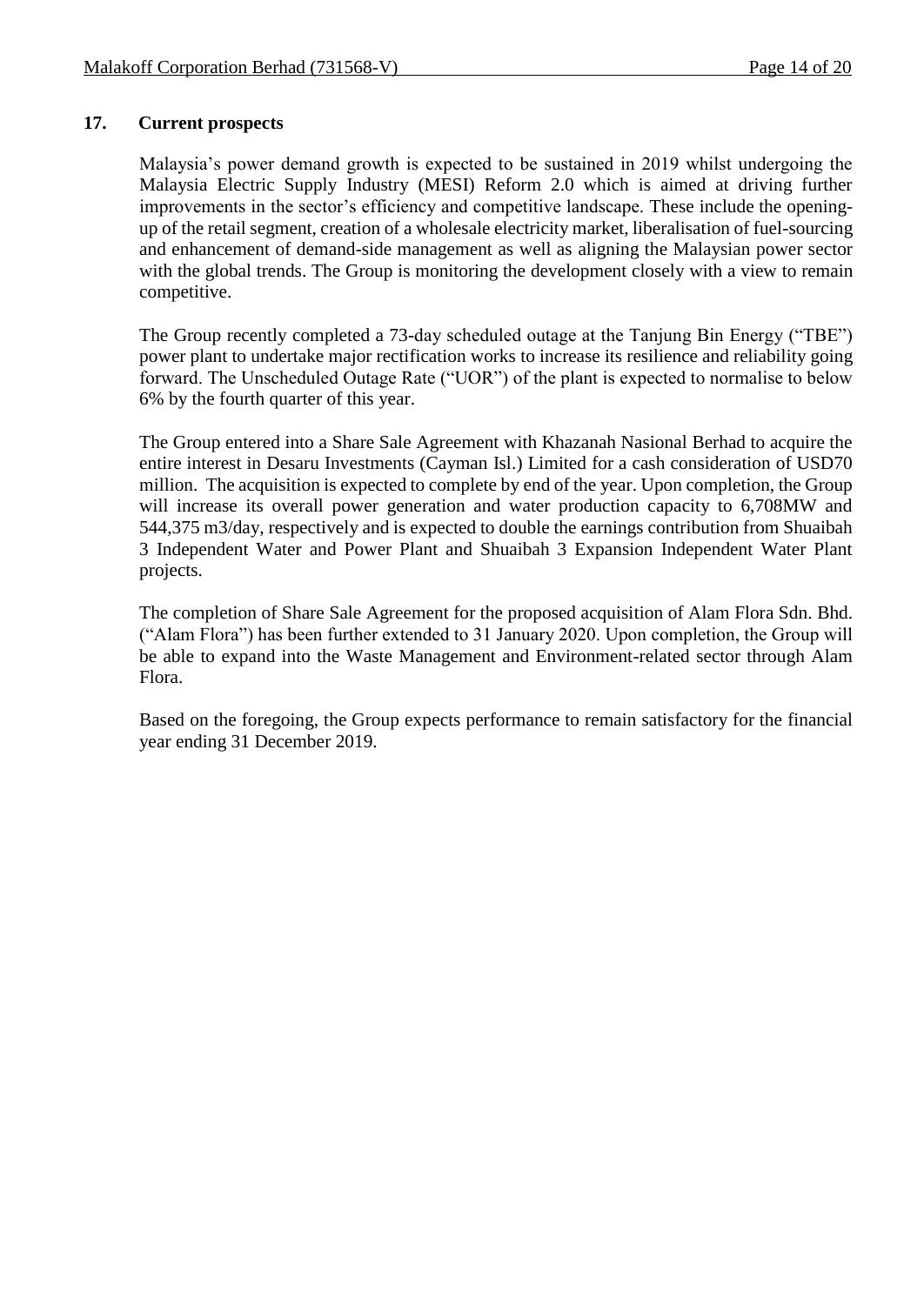#### **18. Profit before tax**

Profit before tax is stated after (crediting)/charging the following items:

|                                       | 3 months<br>ended<br>30.6.2019<br>RM'mil | 3 months<br>ended<br>30.6.2018<br>RM'mil | <b>Cumulative</b><br>6 months<br>ended<br>30.6.2019<br>RM'mil | <b>Cumulative</b><br>6 months<br>ended<br>30.6.2018<br>RM'mil |
|---------------------------------------|------------------------------------------|------------------------------------------|---------------------------------------------------------------|---------------------------------------------------------------|
| Finance income                        | (60.8)                                   | (59.9)                                   | (120.8)                                                       | (119.6)                                                       |
| Finance costs                         | 237.0                                    | 238.9                                    | 472.6                                                         | 487.3                                                         |
| Depreciation                          | 210.8                                    | 211.5                                    | 420.6                                                         | 418.0                                                         |
| Amortisation of<br>intangibles assets | 70.6                                     | 70.6                                     | 141.3                                                         | 141.3                                                         |
| Net foreign                           |                                          |                                          |                                                               |                                                               |
| exchange gain                         | (0.9)                                    | (2.4)                                    | (0.7)                                                         | (2.5)                                                         |

#### **19. Profit forecast or profit guarantee**

The Group did not issue any profit forecast or profit guarantee for the current quarter.

#### **20. Tax expense**

|                                             | 3 months<br>ended<br>30.6.2019<br>RM'mil | 3 months<br>ended<br>30.6.2018<br>RM'mil | <b>Cumulative</b><br>6 months<br>ended<br>30.6.2019<br>RM'mil | <b>Cumulative</b><br>6 months<br>ended<br>30.6.2018<br>RM'mil |
|---------------------------------------------|------------------------------------------|------------------------------------------|---------------------------------------------------------------|---------------------------------------------------------------|
| Current tax expense<br>Deferred tax expense | 107.1<br>(48.5)                          | 152.3<br>(75.6)                          | 224.2<br>(113.8)                                              | 258.6<br>(152.3)                                              |
| Total tax expense                           | 58.6                                     | 76.7                                     | 110.4                                                         | 106.3                                                         |

The Group's effective tax rates for the current period were higher than the statutory income tax rate due to certain expenses not deductible for tax purposes.

#### **21. Status of corporate proposals announced**

#### i) Memorandum of Understanding ("MOU") with Touch Meccanica Sdn. Bhd. ("TMSB")

The Company and TMSB ("the Parties") are currently undertaking full feasibility study at one of the potential sites and targeted to be completed by end of August 2019. Subject to the outcome of the feasibility study, the Parties will then participate in the e-bidding exercise expected to be launched by Sustainable Energy Development Authority (SEDA) by end of the year.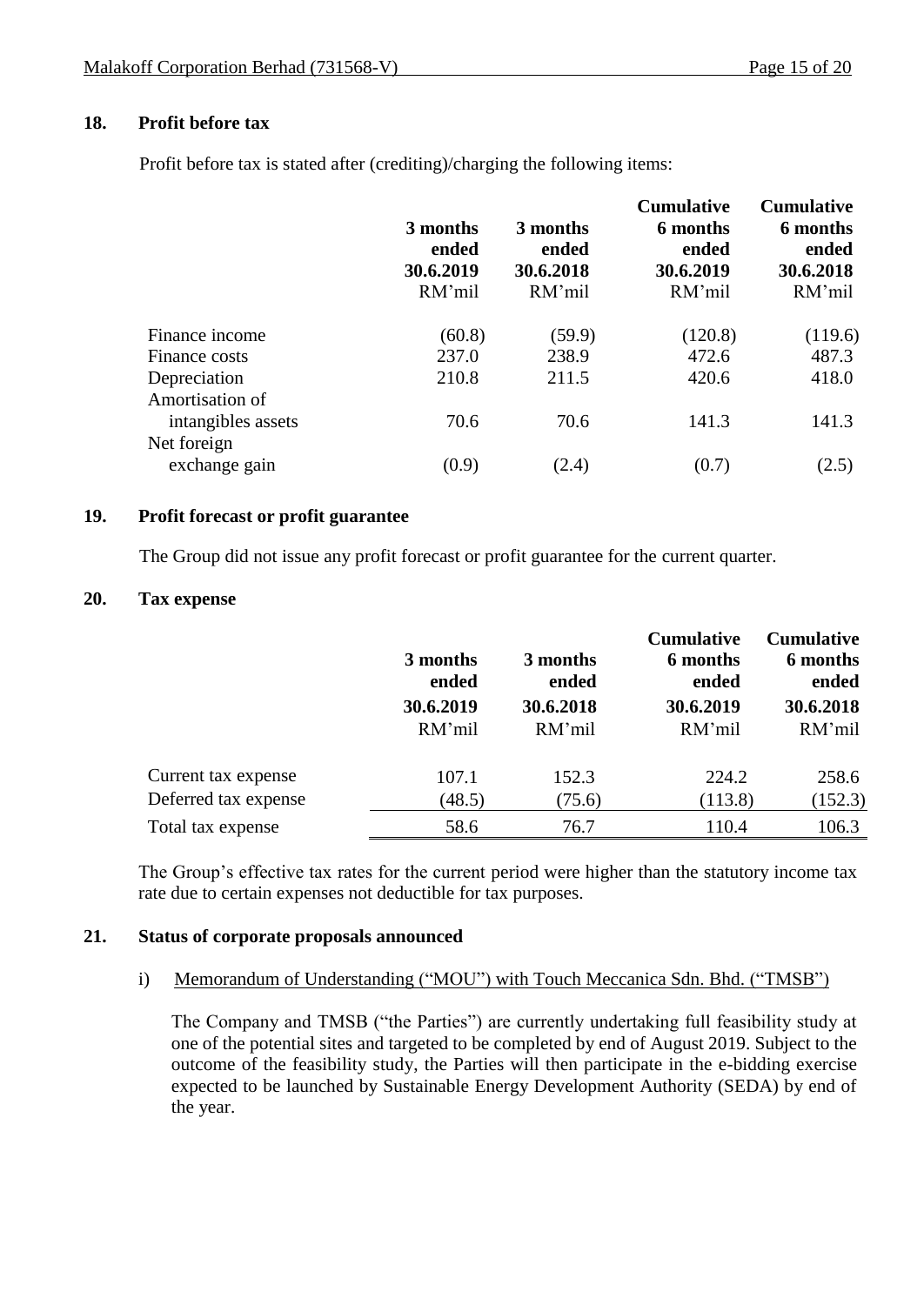i) Proposed acquisition of 97.37% equity interest in Alam Flora Sdn. Bhd. ("Alam Flora") by Tunas Pancar Sdn. Bhd. ("TPSB")

On 1 August 2018, TPSB, a wholly-owned subsidiary of the Company entered into a Share Sale Agreement ("SSA") with HICOM Holdings Berhad ("HICOM Holdings" or "Vendor"), a wholly-owned subsidiary of DRB-HICOM Berhad for the acquisition of 74,000,000 ordinary shares in Alam Flora, representing 97.37% of its equity interest for a total cash consideration of RM944,610,000 ("Proposed Acquisition of Alam Flora").

The Purchase Consideration for the Proposed Acquisition of Alam Flora shall be satisfied in cash whereby:

- (a) upon execution of the SSA, TPSB paid a sum of RM18,892,200 equivalent to 2% of the Purchase Consideration, being the deposit and part payment of the Purchase Consideration, to the Vendor's solicitors as stakeholders; and
- (b) the balance of the Purchase Consideration of RM925,717,800 shall be paid by TPSB to the Vendor on completion of the Proposed Acquisition of Alam Flora.

The Proposed Acquisition of Alam Flora had been approved by the shareholders of the Company during Extraordinary General Meeting held on 2 October 2018.

On 29 July 2019, TPSB and HICOM Holdings have mutually agreed to extend the Cut-Off Date (as defined therein in the SSA) for a further period of six (6) months until 31 January 2020 in order to fulfil the conditions precedent of the SSA.

ii) Proposed acquisition of the entire equity interest in Desaru Investments (Cayman Isl.) Limited ("DIL") by Malakoff Gulf Limited ("MGL")

On 11 July 2019, MGL, a wholly-owned indirect subsidiary of the Company had entered into a Share Sale Agreement ("SSA") with Khazanah Nasional Berhad ("Khazanah") to acquire the entire equity interest in DIL comprising 1 ordinary share for a cash consideration of USD70 million upon the terms and conditions of the SSA ("Proposed Acquisition of Desaru"). The purchase consideration will be satisfied by utilising cash from the Company's internally generated funds.

The Proposed Acquisition of Desaru is conditional upon Khazanah obtaining the waiver from the existing shareholders of Malaysian Shoaiba Consortium Sdn. Bhd. ("MSCSB") in respect of Khazanah's undertaking to ensure that it remains the direct or indirect holder of 100% of the share capital of DIL and the waiver from Shuaibah National Company for Water and Power Limited and Saudi-Malaysia Water & Electricity Co. Ltd being obtained in respect of the undertaking by MSCSB that Khazanah shall maintain the majority control of the board and majority shareholder voting rights over DIL.

The Proposed Acquisition of Desaru is expected to be completed by fourth quarter of 2019.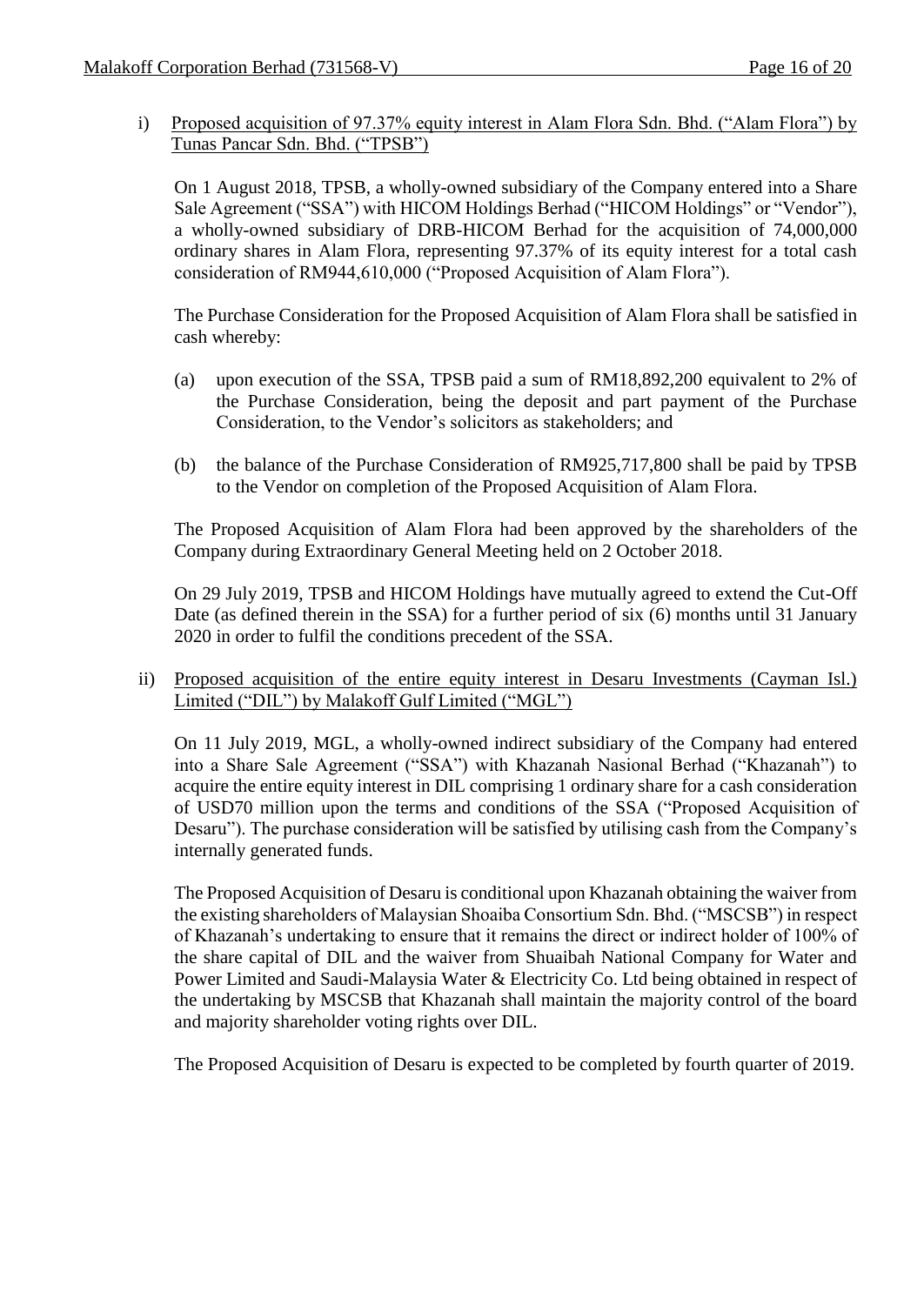#### **22. Borrowings**

| RM'mil   | 31.12.2018<br>RM'mil |
|----------|----------------------|
|          |                      |
| 1,809.8  | 1,885.3              |
|          |                      |
| 13,251.4 | 13,285.1             |
| 30.0     | 30.0                 |
| 13,281.4 | 13,315.1             |
| 15,091.2 | 15,200.4             |
|          | 30.6.2019            |

The breakdown of Group borrowings by currency is as follows:

|                            | 30.6.2019<br>RM'mil | 31.12.2018<br>RM'mil |
|----------------------------|---------------------|----------------------|
| <b>Functional currency</b> |                     |                      |
| $- RM$                     | 12,992.2            | 13,059.0             |
| AUD                        | 1,801.4             | 1,827.1              |
| USD                        | 297.6               | 314.3                |
|                            | 15,091.2            | 15,200.4             |

#### **23. Changes in material litigation**

#### *i) Proceedings by the Public Prosecutor of Algeria against Almiyah Attilemcania SpA ("AAS")*

On 4 September 2014, a joint venture of the Group, AAS, was charged in the Court of Ghazouet in the district of Tlemcen, Algeria, for an alleged breach of foreign exchange regulations concerning a sum of USD26.9 million. The Group holds an indirect effective interest of 35.7% in AAS via Tlemcen Desalination Investment Company SAS ("TDIC"), an indirect subsidiary of Malakoff International Limited.

In 2009, it was discovered that there was a considerable gap between the value of the delivered equipment received as per the invoices declared to the customs and the value of the milestone payments made by AAS to the supplier cum contractor ("Invoice Gap"). AAS wrote to the supplier cum contractor requesting for clarification as they are responsible to resolve tax and customs issues. The Invoice Gap however was not resolved by the supplier cum contractor and the Algerian Customs then initiated investigations and thereafter a charge was filed against AAS in respect of repression of foreign exchange regulations.

The Court had on 24 December 2014 convicted AAS and had subsequently imposed a penalty of DZD3,929,038,151 (approximately RM148.3 million at the exchange rate of RM1: DZD26.5) ("Penalty"). The Group's liability arising from the Penalty, in proportion to the Group's 35.7% effective interest in AAS via TDIC, which may impact the profit of the Group, amounts to DZD1,402,666,620 (approximately RM52.9 million). The Court of Appeal upheld the decision and the Penalty imposed by the Court on 2 March 2016.

Notwithstanding the decision of the Court, AAS has been advised by its solicitor, Maitre Hadjer Becha, an attorney admitted to the Algerian Supreme Court, that the Penalty would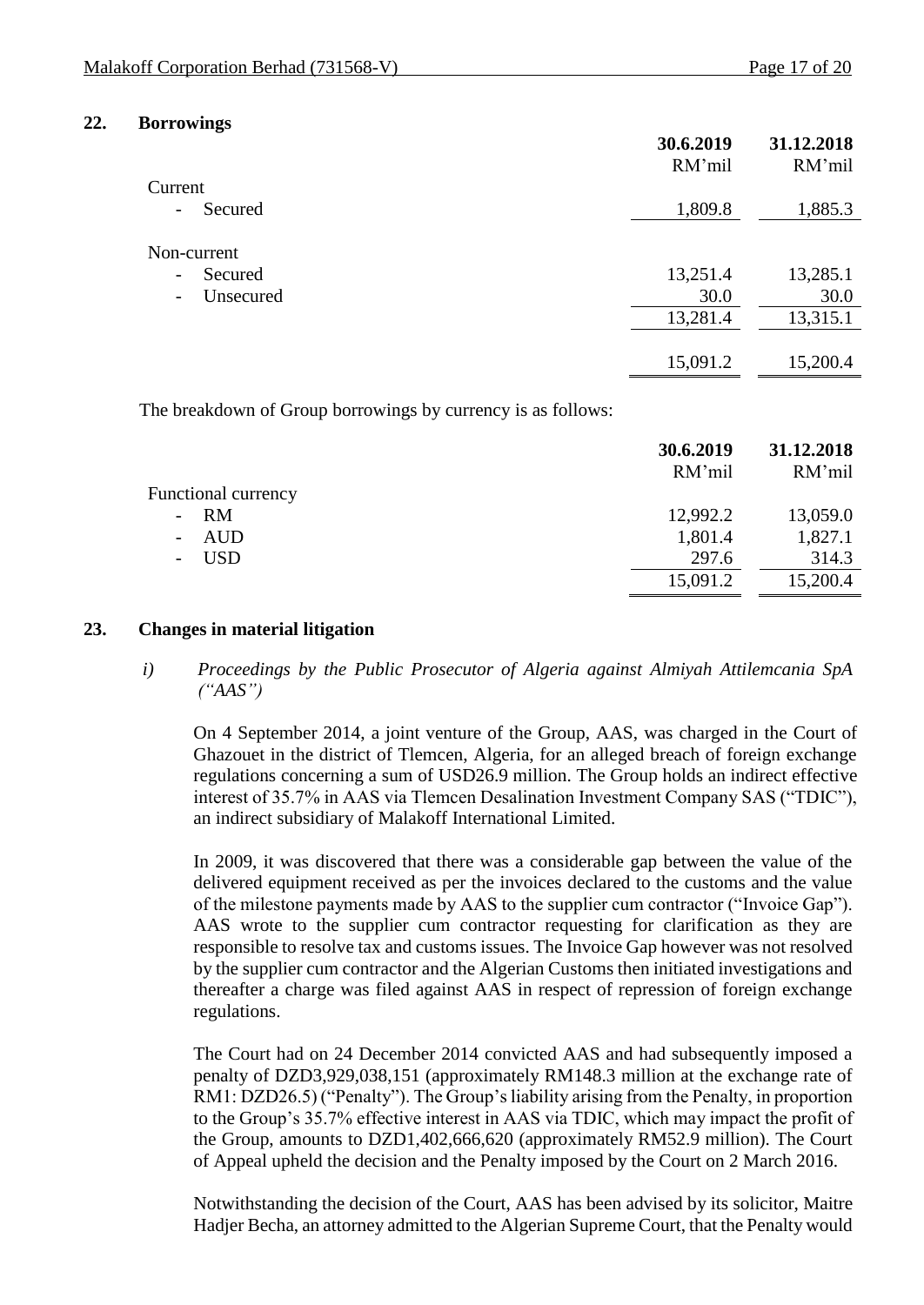not be enforced until the exhaustion of all rights to appeal by AAS in respect of the proceedings.

AAS' solicitors had filed an appeal at the Supreme Court on 17 June 2016 and subsequently submitted the grounds of appeal on 9 August 2016. The Supreme Court has yet to deliver any decision on the appeal.

In 2016, the Group's carrying amount of investment in AAS has been fully provided in respect of the foregoing. Notwithstanding this, AAS will continue with the appeal until the exhaustion of all rights.

*ii) Request for Arbitration under International Chamber of Commerce International Court of Arbitration ("ICC") filed by Algerian Energy Company SPA ("AEC" or "Claimant") against (1) Tlemcen Desalination Investment Company SAS ("TDIC"), (2) Hyflux Limited ("Hyflux") and (3) Malakoff Corporation Berhad ("MCB" or "Company") in relation to the Souk Tleta seawater desalination plant in the district of Tlemcen, Algeria ("Plant")*

On 19 March 2019, AEC had filed a Request for Arbitration ("Request") at ICC, Paris, against TDIC, Hyflux and MCB (collectively referred to as "Respondents") in relation to the Water Purchase Agreement dated 9 December 2007, Framework Agreement of December 2007 ("FA"), Joint Venture Agreement dated 28 March 2007 ("JVA") and Dispute Resolution Protocol dated 9 December 2007 ("DRP") (collectively referred to as "Contract Documents").

In the Request, the Claimant has alleged, amongst others, that the Respondents:

- a) are liable for breaches and negligence in the design, operation and maintenance of the Plant; and
- b) wrongly objected to the termination of the WPA, transfer of shares to AEC and carrying out of technical audit under the FA.

In this regard, the reliefs sought by the Claimant from the arbitral tribunal include, inter alia:

- a) a declaration that the Respondents have breached their contractual obligations under the contracts between the parties, in particular the Contract Documents;
- b) an order that the WPA was validly terminated for events of default;
- c) an order for TDIC to transfer its shares in Almiyah Attilemcania SpA ("AAS"), the project company, to AEC at the price of 1 Algerian Dinar;
- d) an order for the Respondents to indemnify AEC for damages incurred as a result of their breaches, estimated on an interim basis at 80 Million Euro;
- e) an order for the Respondents to pay all the costs for the Plant rehabilitation to be completed by a third party to be selected by AEC; and
- f) an order for the Respondents to guarantee the payment or reimburse the fine of 3,929 million Algerian Dinar (imposed on AAS by Algerian courts and currently pending outcome of AAS' appeal at Algerian Supreme Court).

MCB has appointed international arbitration lawyers in Paris and Kuala Lumpur to advise on the Request and take the necessary steps to defend its position and vigorously challenge AEC's claims in the ICC arbitration, and possibly counterclaim against AEC.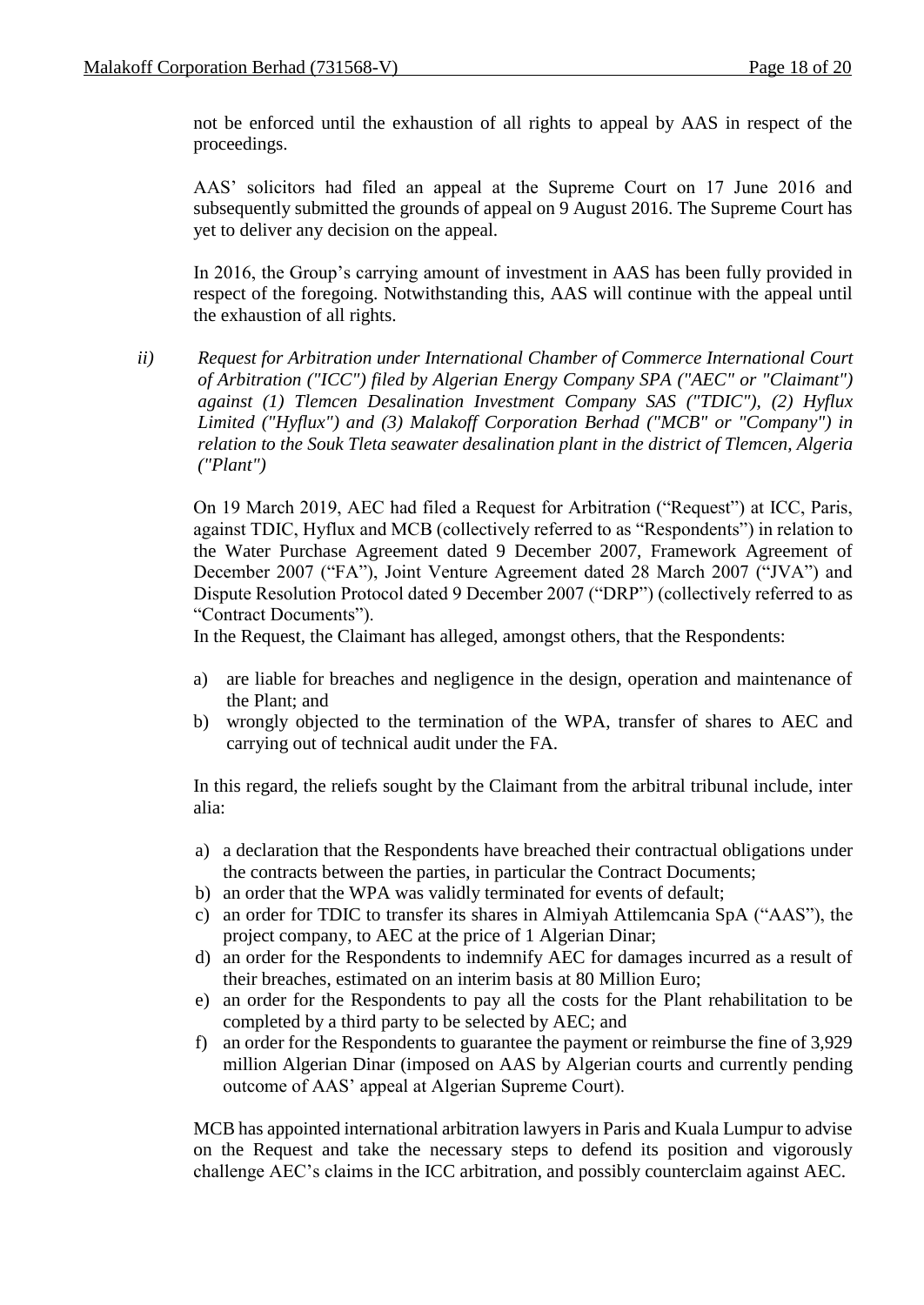The Respondents had filed their respective Answers to the Request at the ICC in May 2019 raising, amongst others, various preliminary objections. The ICC Court had considered the said preliminary objections but decided on 8 August 2019 that the arbitration shall go on and ICC will proceed to nominate three (3) arbitrators.

The Request is not expected to have any operational impact to MCB Group. The financial impact, if any, of the Request, cannot be determined with finality at this juncture as the claims are still being reviewed by MCB's lawyers.

*iii) Application to join Malakoff Corporation Berhad ("MCB") and Malakoff Power Berhad ("Joinder Application") in the Singapore International Arbitration Centre Arbitration No. 278 of 2018 ("Arbitration") between Prai Power Sdn. Bhd. ("Claimant"), a whollyowned subsidiary of MCB, and (1) GE Energy Parts, Inc, (2) GE Power Systems (Malaysia) Sdn. Bhd., (3) General Electric International, Inc, and (4) General Electric Company (Collectively "Respondents")*

MCB was notified on 9 August 2019 that GE Energy Parts, Inc ("1<sup>st</sup> Respondent"), GE Power Systems (Malaysia) Sdn. Bhd. ("2<sup>nd</sup> Respondent"), General Electric International, Inc, and General Electric Company (collectively referred to as "Respondents") have filed an application ("Joinder Application") to join MCB and MPB, a wholly-owned subsidiary of MCB, as parties to the Respondents' Counterclaim, in the arbitration initiated by Allianz General Insurance Company (Malaysia) Berhad ("AGI") on 24 September 2018 under the Arbitration Rules of Singapore Arbitration Centre as a subrogated action ("Arbitration"), in the name of the Claimant, against the Respondents, in relation to an incident on or about 18 July 2015 ("2015 Incident") which resulted in damage to a gas turbine at the Claimant's 350MW Combined Cycle Gas Turbine Power Plant situated in Prai, Penang ("Prai Power Plant").

The Claimant alleged, among others, that the Respondents had failed to exercise reasonable care and skill to properly design, manufacture, supply and install a GE 109FA single shaft gas turbine at the Prai Power Plant and therefore claimed for, among others, loss and damage in the sum of RM72,094,050.12 from the Respondents.

On 22 April 2019, the Respondents filed a Counterclaim against the Claimant, seeking damages for breach of the Settlement and Release Agreement between the Respondents, Claimant, MCB and MPB which was entered into on 12 December 2012 ("SRA") for resolution of disputes in relation to two incidents at the Prai Power Plant which occurred in 2006 and 2009 and the agreement between the Claimant and the  $1<sup>st</sup>$  and  $2<sup>nd</sup>$  Respondents which was entered into on 19 December 2000 ("Agreement by the Claimant") in relation to a Long-Term Service Agreement between MPB and the  $1<sup>st</sup>$  and  $2<sup>nd</sup>$  Respondents.

In the Joinder Application, the Respondents alleged that:

- a) the commencement of the Arbitration constitutes a breach of the SRA, in respect of which MCB and MPB are liable;
- b) under the SRA, MCB and MPB are liable to indemnify the Respondents against the Arbitration; and
- c) if the Respondents are found liable for the 2015 Incident, MPB is liable for contributory negligence as the operator of the Prai Power Plant.

MCB and MPB are in the process of seeking legal advice and preparing its response to the Joinder Application.